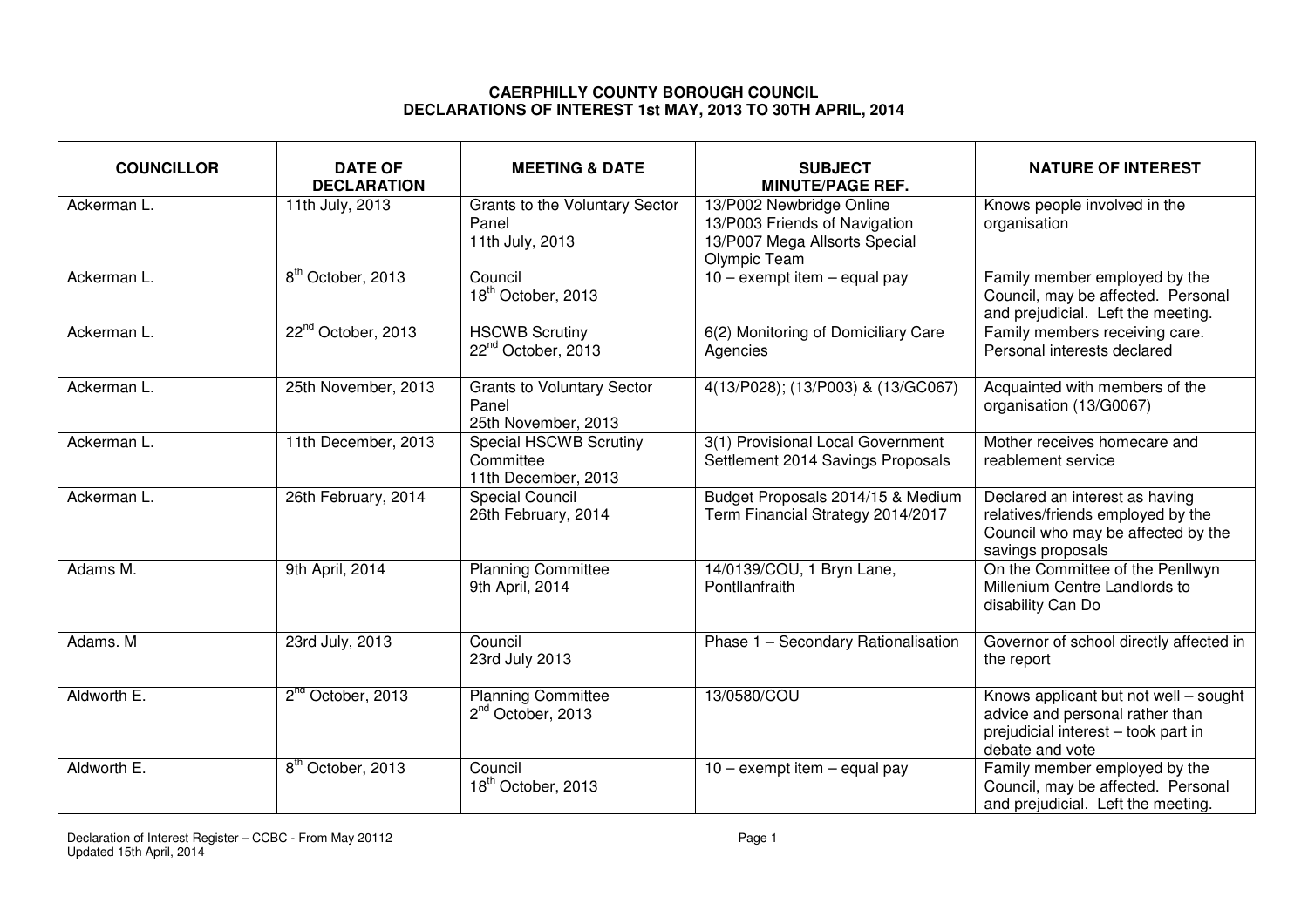| <b>COUNCILLOR</b> | <b>DATE OF</b><br><b>DECLARATION</b> | <b>MEETING &amp; DATE</b>                                                           | <b>SUBJECT</b><br><b>MINUTE/PAGE REF.</b>                                                  | <b>NATURE OF INTEREST</b>                                                                                                      |
|-------------------|--------------------------------------|-------------------------------------------------------------------------------------|--------------------------------------------------------------------------------------------|--------------------------------------------------------------------------------------------------------------------------------|
| Aldworth E.       | 29 <sup>th</sup> October, 2013       | <b>Regeneration &amp; Environment</b><br>Scrutiny<br>29 <sup>th</sup> October, 2013 | Cabinet Member TJW's report on<br>Nant Llesg (6)                                           | Member of the Planning Committee                                                                                               |
| Aldworth E.       | 10th December, 2013                  | <b>Regeneration &amp; Environment</b><br>10th December, 2013                        | 7(3) Kerbisde Collection of<br>Recyclables                                                 | Son-in-law employed as recycling<br>operative. Left during discussion of<br>item.                                              |
| Aldworth E.A.     | 20th January, 2014                   | <b>Special Regeneration</b><br><b>Environment Committee</b><br>20th January, 2014   | 4(1) Mark S. Williams Report -<br>Recycling Green Waste Collection                         | Son is recycling operative. (Advised<br>that she did not need to leave for this<br>item).                                      |
| Andrews H.A.      | 29th January, 2014                   | Cabinet<br>29th January, 2014                                                       | Item 3(1) - Budget proposals                                                               | Personal for all. All have relatives<br>who may be affected by the<br>proposals.                                               |
| Andrews H.A.      | 26th February, 2014                  | Special Council<br>26th February, 2014                                              | Budget Proposals 2014/15 & Medium<br>Term Financial Strategy 2014/2017                     | Declared an interest as having<br>relatives/friends employed by the<br>Council who may be affected by the<br>savings proposals |
| Andrews, H. A.    | 23rd July 2013                       | Council<br>23rd July 2013                                                           | Phase 1 - Secondary Rationalisation                                                        | Governor of other schools/feeder<br>schools mentioned in the report                                                            |
| Bevan G.          | 8 <sup>th</sup> October, 2013        | Council (during course of<br>meeting)<br>18 <sup>th</sup> October, 2013             | $10 -$ exempt item $-$ equal pay                                                           | Family member employed by the<br>Council, may be affected. Personal<br>and prejudicial. Left the meeting.                      |
| Bevan G.          | 26th February, 2014                  | <b>Special Council</b><br>26th February, 2014                                       | Budget Proposals 2014/15 & Medium<br>Term Financial Strategy 2014/2017                     | Declared an interest as having<br>relatives/friends employed by the<br>Council who may be affected by the<br>savings proposals |
| Bevan J.          | 13th June, 2013                      | <b>Licensing Sub-Committee</b><br>13th June, 2013                                   | $2(1)(C)$ Mr. D. Preece<br>Application for Hackney Carriage/<br><b>PHV Drivers Licence</b> | Has known the applicant for many<br>years                                                                                      |
| Bevan J.          | 25th July 2013                       | <b>Licensing Sub-Committee</b><br>25th July 2013                                    | Item $3.1(a)$                                                                              | Knows the applicant                                                                                                            |
| Bevan J.          | 8 <sup>th</sup> October, 2013        | Council<br>18 <sup>th</sup> October, 2013                                           | $10 -$ exempt item $-$ equal pay                                                           | Family member employed by the<br>Council, may be affected. Personal<br>and prejudicial. Left the meeting.                      |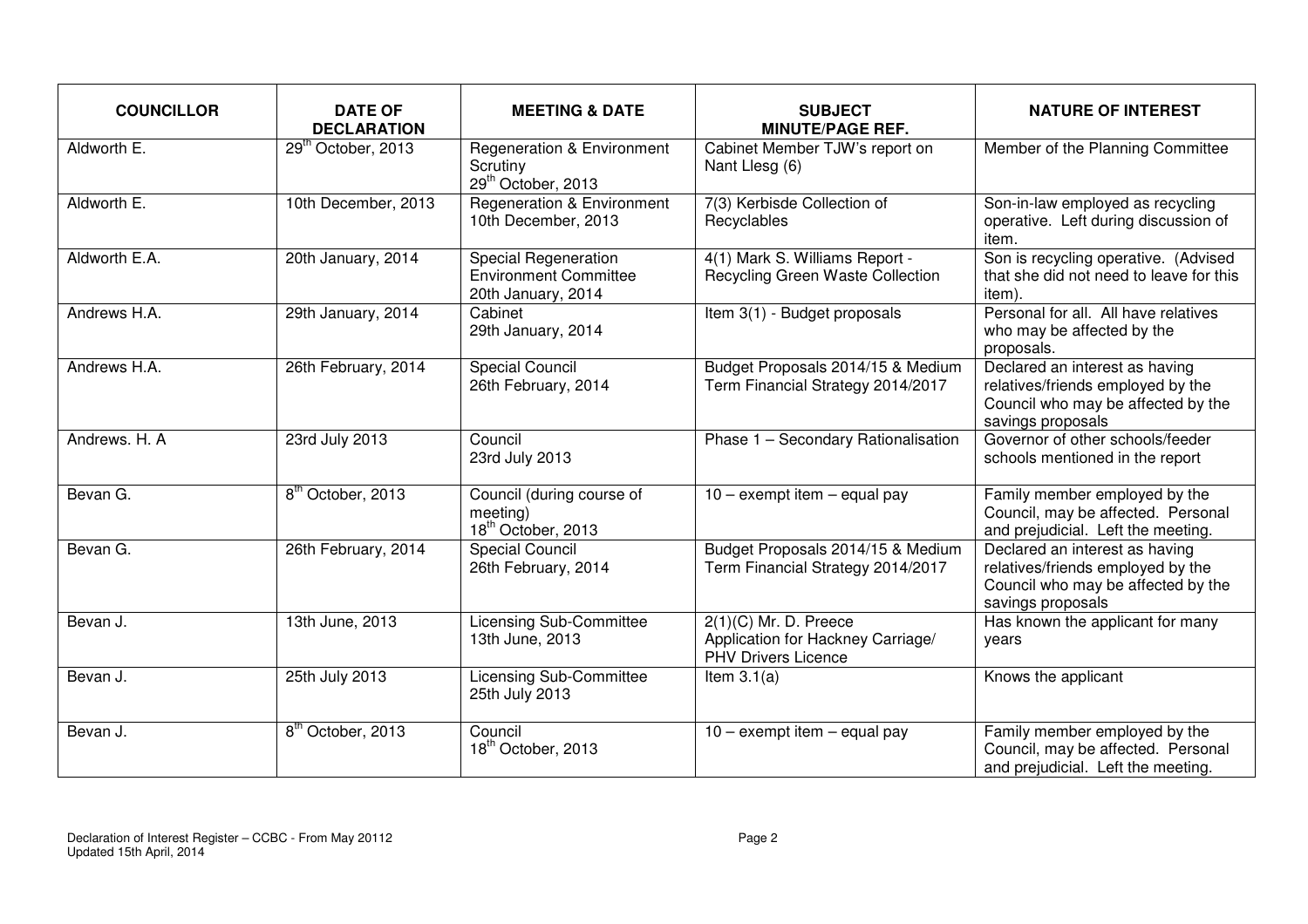| <b>COUNCILLOR</b> | <b>DATE OF</b><br><b>DECLARATION</b> | <b>MEETING &amp; DATE</b>                                                           | <b>SUBJECT</b><br><b>MINUTE/PAGE REF.</b>                                   | <b>NATURE OF INTEREST</b>                                                                                                                                                   |
|-------------------|--------------------------------------|-------------------------------------------------------------------------------------|-----------------------------------------------------------------------------|-----------------------------------------------------------------------------------------------------------------------------------------------------------------------------|
| Bevan J.          | 29 <sup>th</sup> October, 2013       | <b>Regeneration &amp; Environment</b><br>Scrutiny<br>29 <sup>th</sup> October, 2013 | Cabinet Member TJW's report on<br>Nant Llesg (6)                            | Member of the Planning Committee                                                                                                                                            |
| Bevan J.          | 10th December, 2013                  | <b>Regeneration &amp; Environment</b><br>10th December, 2013                        | 7(2) Review Charges Blue Badge<br><b>Holders</b>                            | Family member holds blue badge.<br>Left during discussion of item.                                                                                                          |
| Bevan J.          | 12th December, 2013                  | Special Regeneration<br><b>Environment Committee</b><br>12th December, 2013         | 3(1) Terry Shaw Engineering Report -<br><b>Festive Lighting</b>             | Involvement in Community Council<br>that receives the grant every year                                                                                                      |
| Bevan J.          | 20th January, 2014                   | <b>Special Regeneration</b><br><b>Environment Committee</b><br>20th January, 2014   | 4(1) Rob Hartshorn Report -<br><b>Licensing Fees</b>                        | Sits on Licensing Sub-Committee -<br>advised that did not need to declare<br>as tariff fees not within Committee<br>remit.                                                  |
| Bevan J.          | 23rd January, 2014                   | <b>Licensing Committee</b><br>23rd January, 2014                                    | Agenda Item 3 - Application from P.S.<br>Withers - Hackney Carriage Licence | Previously dealt with applicant in<br>matter of licence                                                                                                                     |
| Bevan J.          | 26th February, 2014                  | Special Council<br>26th February, 2014                                              | Budget Proposals 2014/15 & Medium<br>Term Financial Strategy 2014/2017      | Declared an interest as having<br>relatives/friends employed by the<br>Council who may be affected by the<br>savings proposals                                              |
| Bevan J.          | 9th April, 2014                      | <b>Planning Committee</b><br>9th April, 2014                                        | 13/0483/Full, Pen Bryn Oer                                                  | Personal and made statement in<br>press on wind farms in general not<br>specific to this application and retains<br>open mind. Has sought legal advice,<br>personal and not |
| Bevan P.J.        | 10 <sup>th</sup> October, 2013       | <b>Planning Site Visit</b><br>10 <sup>th</sup> October, 2013                        | 12/0860/RM                                                                  | Applicant is known to them, they are<br>Members of Caerphilly RFC                                                                                                           |
| Bevan P.J.        | 30 <sup>th</sup> October, 2013       | <b>Planning Committee</b><br>30 <sup>th</sup> October, 2013                         | 12/0860/RM                                                                  | Applicant is known to him                                                                                                                                                   |
| Binding L.        | 25th June, 2013                      | <b>HWCHWB</b><br>25th June, 2013                                                    | 5 (IFSS)                                                                    | His employment.                                                                                                                                                             |
| Binding L.        | 11th December, 2013                  | Special HSCWB Scrutiny<br>Committee<br>11th December, 2013                          | 3(1) Provisional Local Government<br>Settlement 2014 Savings Proposals      | Works for RCT Council which<br>provides day services for Caerphilly<br>residents                                                                                            |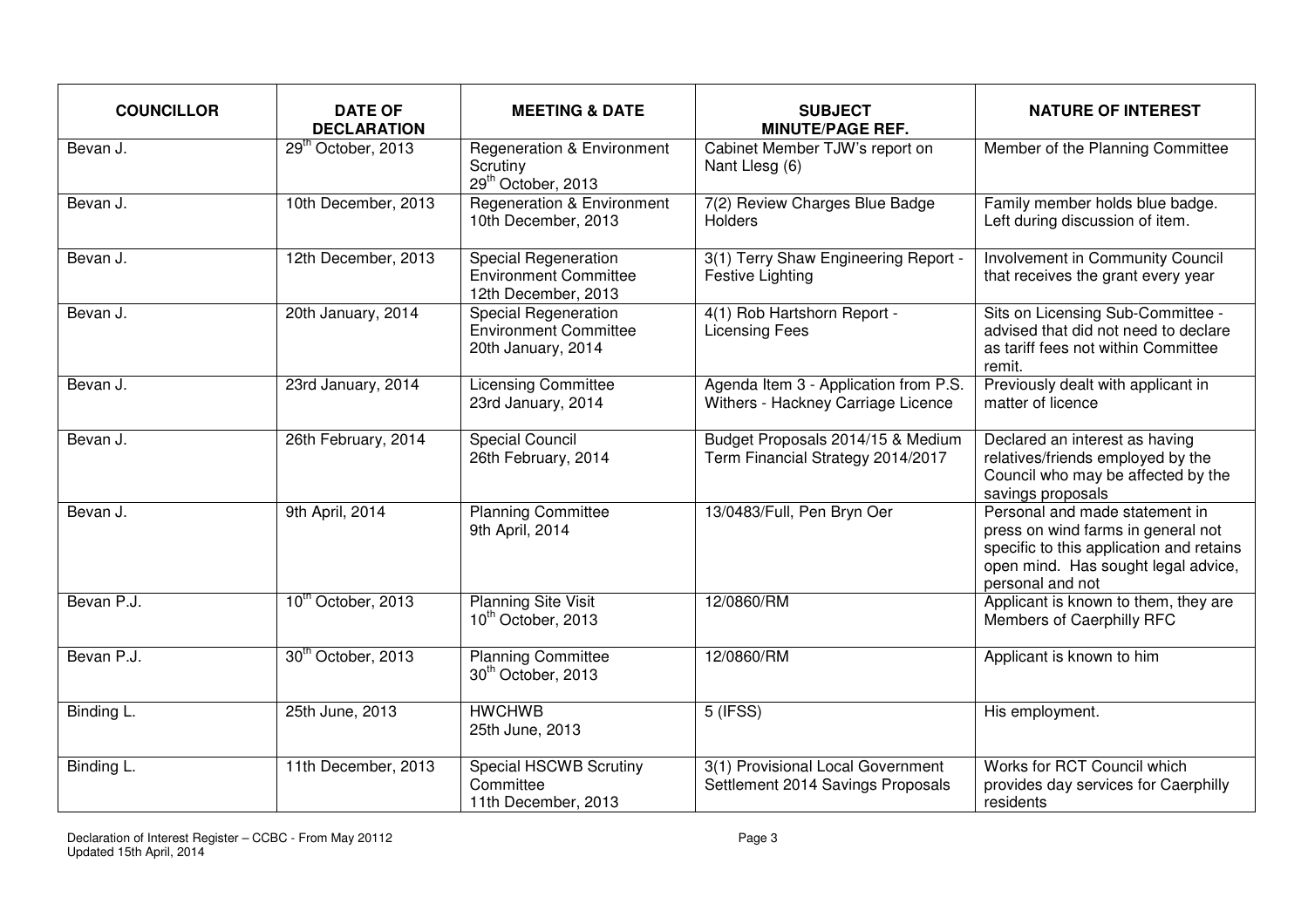| <b>COUNCILLOR</b> | <b>DATE OF</b><br><b>DECLARATION</b> | <b>MEETING &amp; DATE</b>                                         | <b>SUBJECT</b><br><b>MINUTE/PAGE REF.</b>                                                              | <b>NATURE OF INTEREST</b>                                                                                                          |
|-------------------|--------------------------------------|-------------------------------------------------------------------|--------------------------------------------------------------------------------------------------------|------------------------------------------------------------------------------------------------------------------------------------|
| Binding L.        | 26th February, 2014                  | <b>Special Council</b><br>26th February, 2014                     | Budget Proposals 2014/15 & Medium<br>Term Financial Strategy 2014/2017                                 | Declared a personal interest as being<br>Chairman of the Aber Valley<br>Partnership and Members of the<br>Partnership respectively |
| Blackman A.       | 8 <sup>th</sup> October, 2013        | Council<br>18 <sup>th</sup> October, 2013                         | $\overline{10}$ – exempt item – equal pay                                                              | Family member employed by the<br>Council, may be affected. Personal<br>and prejudicial. Left the meeting.                          |
| Blackman A.       | 25th November, 2013                  | <b>Grants to Voluntary Sector</b><br>Panel<br>25th November, 2013 | (4) Nelson Cavaliers Football Team                                                                     | Knows members of the team                                                                                                          |
| Blackman A.       | 10th December, 2013                  | <b>Regeneration &amp; Environment</b><br>10th December, 2013      | 7(2) Review Charges Blue Badge<br>Holders                                                              | Family member holds blue badge.<br>Left during discussion of item.                                                                 |
| Blackman A.       | 6th March, 2014                      | <b>Education for Life</b><br>6th March, 2014                      | 7.5 Welsh Government School<br>Banding 2013 and Education<br>Achievement Services School<br>Categories | Family Members working/educated at<br><b>CCBC</b> schools                                                                          |
| <b>Bolter D</b>   | 25th November, 2013                  | Planning                                                          | 13/00005/RM                                                                                            | Friend lives opposite the development                                                                                              |
| Bolter D.         | 11th June, 2013                      | Council<br>11th June, 2013                                        | <b>Cabinet Sub-Committee Minutes</b><br><b>WHQS</b>                                                    | Council tenant                                                                                                                     |
| Bolter D.         | 12th June, 2013                      | <b>Planning Committee</b><br>12th June, 2013                      | 13/0005/RM                                                                                             | Close personal friend, lives opposite<br>the proposed development                                                                  |
| Bolter D.         | 10th July, 2013                      | <b>Planning Committee</b><br>10th July, 2013                      | 13/0005/RM<br>Land at Thorncombe Road                                                                  | Friend lives close by                                                                                                              |
| Bolter D.         | 20th February, 2014                  | <b>Licensing Committee</b><br>20th February, 2014                 | 3.1(a) Application from Mr. M.<br>Wangiel                                                              | Councillor Bolter declared an interest.<br>Applicant from his Ward and may be<br>known to him                                      |
| Bolter D.T.       | 28th January, 2014                   | Council<br>28th January, 2014                                     | Cabinet Sub-Committee (WHQS)<br>minutes 17th October & 11th<br>December, 2013                          | Council tenant                                                                                                                     |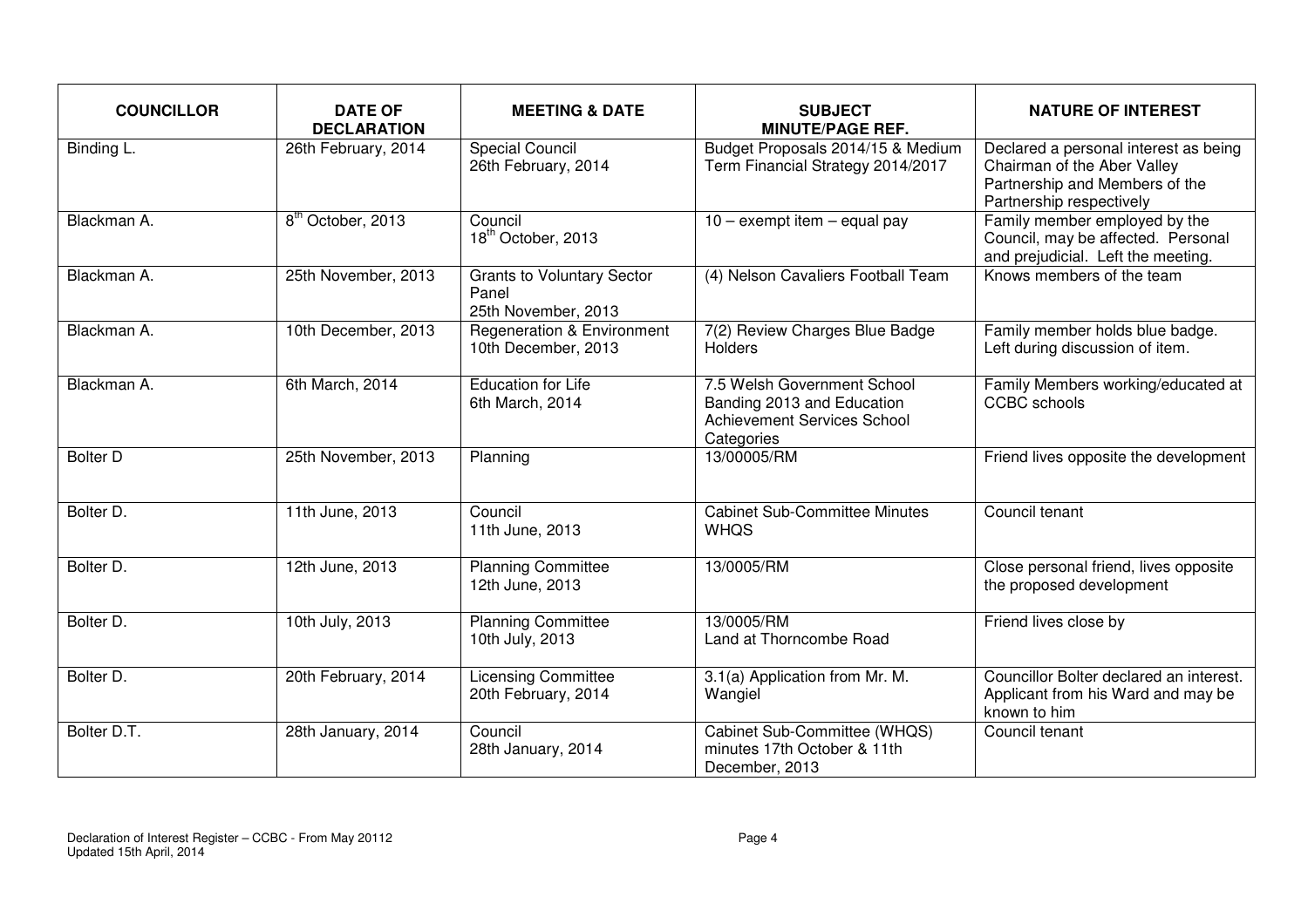| <b>COUNCILLOR</b> | <b>DATE OF</b><br><b>DECLARATION</b> | <b>MEETING &amp; DATE</b>                                                 | <b>SUBJECT</b><br><b>MINUTE/PAGE REF.</b>                              | <b>NATURE OF INTEREST</b>                                                           |
|-------------------|--------------------------------------|---------------------------------------------------------------------------|------------------------------------------------------------------------|-------------------------------------------------------------------------------------|
| Bolter D.T.       | 26th February, 2014                  | <b>Special Council</b><br>26th February, 2014                             | Budget Proposals 2014/15 & Medium<br>Term Financial Strategy 2014/2017 | Declared a personal interest as a<br>Council house tenant                           |
| Carter D.         | 10th July, 2013                      | <b>Planning Committee</b><br>10th July, 2013                              | 13/0223/RM<br>2, Cefn Dyffryn                                          | Applicant is in same male voice choir                                               |
| Carter D.         | 7th August 2013                      | <b>Planning Committee</b><br>7th August 2013                              | 12/0376/Full<br>128-134 Llancayo Street, Bargoed                       | Is on the same School Governor<br>Board as main objector to the<br>application      |
| Carter D.         | 4th September, 2013                  | <b>Planning Committee</b><br>4th September, 2013                          | 5a - 128-134 Llancayo Street,<br>Bargoed - 12/0376/Full                | Main objector of the same Board of<br>Governors.                                    |
| Carter D.         | 9th April, 2014                      | <b>Planning Committee</b><br>9th April, 2014                              | 14/0139/COU, 1 Bryn Lane,<br>Pontllanfratih                            | Personal interest - worked with<br>Disability Can do to secure a site in<br>Bargoed |
| Carter D.G        | 12th June, 2013                      | <b>Planning Committee</b><br>12th June, 2013                              | 12/0273/Full<br>12/0317/LA                                             | Relative is an objector, previously<br>spoken - closed mind                         |
| Carter D.G.       | 29th May, 2013                       | Planning site visit<br>29th May, 2013                                     | 13/0273/Full<br>Summerfield Hall Lane,<br>Maesycwmmer                  | Relative is an objector to the<br>application                                       |
| Carter D.G.       | 26th June, 2013                      | Planning site visit<br>26th June, 2013                                    | 13/0223/Full<br>2 Cefn Dyffryn, Ystrad Mynach                          | Knows the applicant - are members of<br>same male voice choir                       |
| Carter D.G.       | 18th March, 2014                     | <b>Grants To The Voluntary</b><br><b>Sector Panel</b><br>18th March, 2014 | 13/P035 - Home Start, Caerphilly                                       | Possible Mayor's Charity for 2014/15                                                |
| Carter D.G.       | 18th March, 2014                     | <b>Grants To The Voluntary</b><br><b>Sector Panel</b><br>18th March, 2014 | 13/GC079 - Bargoed Male Voice<br>Choir                                 | Member of the Choir                                                                 |
| Carter. D         | 23rd July 2013                       | Council<br>23rd July 2013                                                 | Phase 1 - Secondary Rationalisation                                    | Governor of other schools/feeder<br>schools mentioned in the report                 |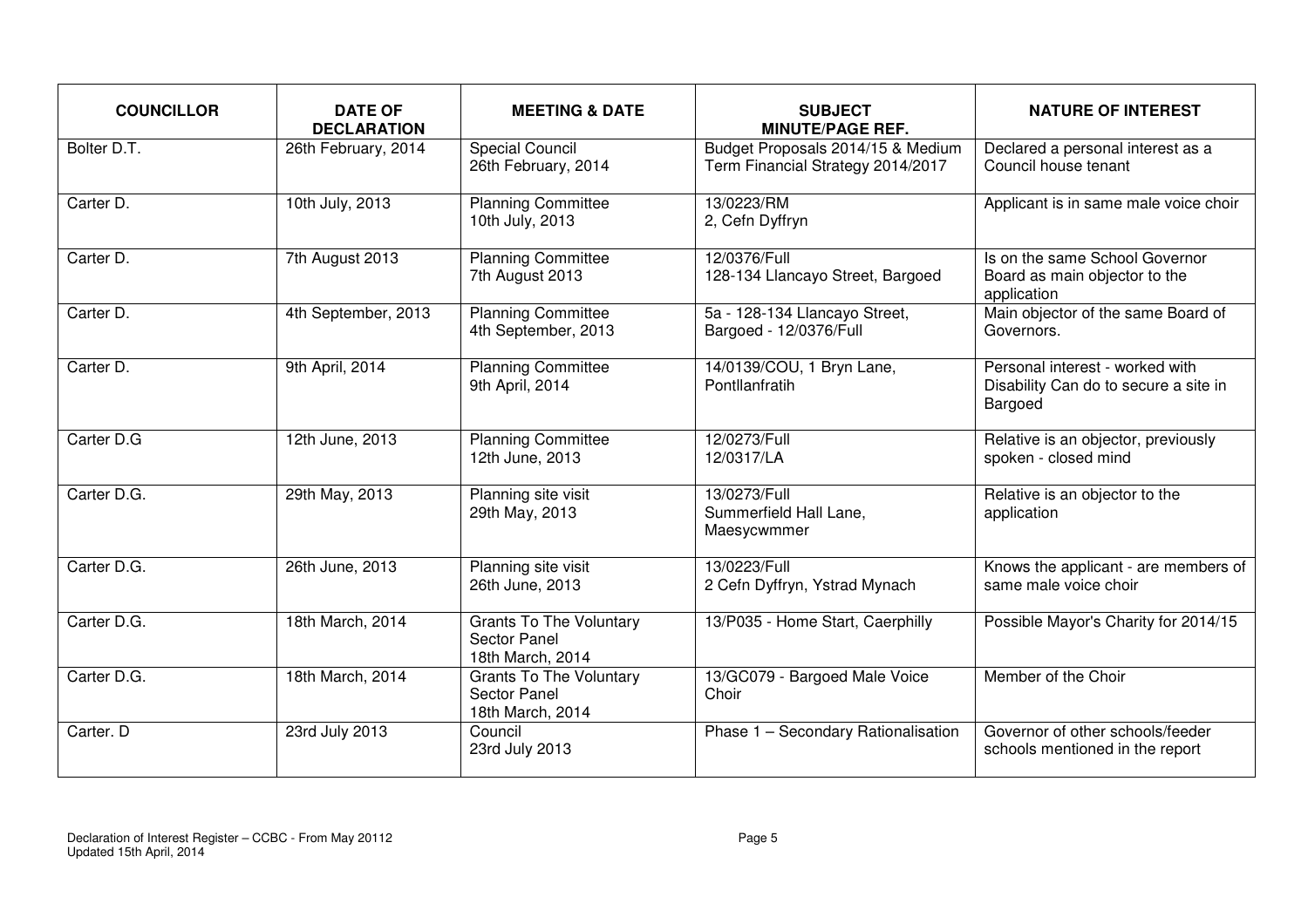| <b>COUNCILLOR</b> | <b>DATE OF</b><br><b>DECLARATION</b> | <b>MEETING &amp; DATE</b>                                              | <b>SUBJECT</b><br><b>MINUTE/PAGE REF.</b>                                                                        | <b>NATURE OF INTEREST</b>                                                                                                                  |
|-------------------|--------------------------------------|------------------------------------------------------------------------|------------------------------------------------------------------------------------------------------------------|--------------------------------------------------------------------------------------------------------------------------------------------|
| Cook P.           | 11th December, 2013                  | <b>Special HSCWB Scrutiny</b><br>Committee<br>11th December, 2013      | 3(1) Provisional Local Government<br>Settlement 2014 Savings Proposals                                           | <b>Trustee Disability</b>                                                                                                                  |
| Cook P.           | 26th February, 2014                  | Special Council<br>26th February, 2014                                 | Budget Proposals 2014/15 & Medium<br>Term Financial Strategy 2014/2017                                           | Declared an interest as having<br>relatives/friends employed by the<br>Council who may be affected by the<br>savings proposals             |
| Cook, Mrs P       | 23rd July 2013                       | Council<br>23rd July 2013                                              | Phase 1 - Secondary Rationalisation                                                                              | Governor of school directly affected in<br>the report                                                                                      |
| Cuss C.           | 8 <sup>th</sup> October, 2013        | Council (at beginning of<br>meeting)<br>18 <sup>th</sup> October, 2013 | $10 -$ exempt item $-$ equal pay                                                                                 | Family member employed by the<br>Council, may be affected. Personal<br>and prejudicial. Left the meeting.                                  |
| Cuss C.           | 10th December, 2013                  | <b>Regeneration &amp; Environment</b><br>10th December, 2013           | 7(2) Review Charges Blue Badge<br>Holders                                                                        | Family member holds blue badge.<br>Left during discussion of item.                                                                         |
| Cuss C.J.         | 11th July, 2013                      | Grants to the Voluntary Sector<br>Panel<br>11th July, 2013             | St. Johns Ambulance<br>(ref. Previous minutes)                                                                   | Member of Committee                                                                                                                        |
| David H.          | 26th February, 2014                  | <b>Special Council</b><br>26th February, 2014                          | Budget Proposals 2014/15 & Medium<br>Term Financial Strategy 2014/2017                                           | Declared an interest as having<br>relatives/friends employed by the<br>Council who may be affected by the<br>savings proposals             |
| David W.          | 9th July, 2013                       | <b>Education Scrutiny</b><br>9th July, 2013                            | 7(3) Secondary rationalisation - (not<br>governor at one of the three schools,<br>so remained in room and voted) | School Governor                                                                                                                            |
| David W.          | 21st August 2013                     | <b>Planning Committee Site Visits</b><br>21st August, 2013             | Pen Y Fan Ganol Farm, Manmoel,<br>Blackwood, 12/0753/Full                                                        | Applicant John Dacey, is brother of<br>husband of wife's cousin and his<br>daughter is a school friend of<br>Councillor Wynne David's son. |
| David W.          | 4th September, 2013                  | <b>Planning Committee</b><br>4th September, 2013                       | 5d Penyfan Ganol Farm                                                                                            | Applicant is a relative and Councillor<br>David son is close friends with the<br>applicants daughter                                       |
| David W.          | 2 <sup>nd</sup> October, 2013        | <b>Planning Committee</b><br>2 <sup>nd</sup> October, 2013             | 12/0753/Full                                                                                                     | Related to applicant and son close<br>friend of applicants daughter                                                                        |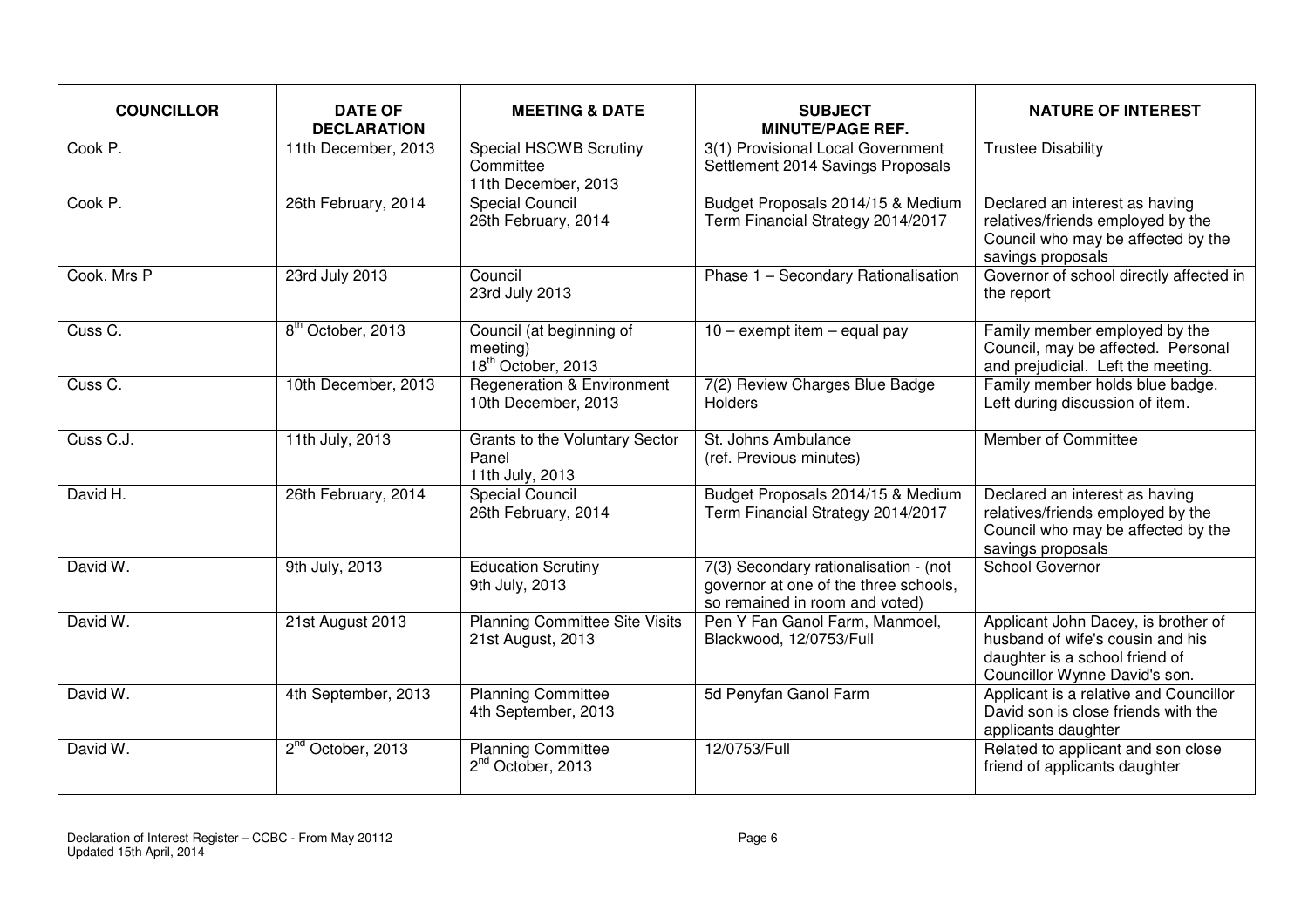| <b>COUNCILLOR</b>                    | <b>DATE OF</b><br><b>DECLARATION</b> | <b>MEETING &amp; DATE</b>                                            | <b>SUBJECT</b><br><b>MINUTE/PAGE REF.</b>                                                                                                                                                                                                                                             | <b>NATURE OF INTEREST</b>                                                                                                      |
|--------------------------------------|--------------------------------------|----------------------------------------------------------------------|---------------------------------------------------------------------------------------------------------------------------------------------------------------------------------------------------------------------------------------------------------------------------------------|--------------------------------------------------------------------------------------------------------------------------------|
| David W.                             | 26th February, 2014                  | <b>Special Council</b><br>26th February, 2014                        | Budget Proposals 2014/15 & Medium<br>Term Financial Strategy 2014/2017                                                                                                                                                                                                                | Declared an interest as having<br>relatives/friends employed by the<br>Council who may be affected by the<br>savings proposals |
| David W.                             | 6th March, 2014                      | <b>Education for Life</b><br>6th March, 2014                         | 7.5 Welsh Government School<br>Banding 2013 and Education<br><b>Achievement Services School</b><br>Categories                                                                                                                                                                         | Family Members working/educated at<br><b>CCBC</b> schools                                                                      |
| David. W                             | 23rd July 2013                       | Council<br>23rd July 2013                                            | Phase 1 - Secondary Rationalisation                                                                                                                                                                                                                                                   | Governor of other schools/feeder<br>schools mentioned in the report                                                            |
| Davies C.<br>(Tenant Representative) | 23rd January, 2014                   | <b>Caerphilly Homes Task Group</b><br>23rd January, 2014             | All Agenda Items<br>4(1) WHQS Community Safety<br>4(2) Local Employment Fund<br>4(3) Tenancy Review Panel<br>5(1) Disposal of HRA Land<br>6(1) Your Home, Your choice<br>Addendum<br>7(1) Information Item<br>7(2) Information Item<br>7(3) Information Item<br>7(4) Information Item | As Tenant Representative declared a<br>personal, but not prejudicial interest in<br>all agenda items.                          |
| Davies C. (Co-Opted<br>Member)       | 28th August, 2013                    | <b>Caerphilly Homes Task Group</b><br>28th August, 2013              | Agenda Item 3 Welfare Reform - No<br>eviction/reclassification                                                                                                                                                                                                                        | <b>Council Tenant</b>                                                                                                          |
| Davies C. (Co-Opted<br>Member)       | 5th September, 2013                  | Caerphilly Homes Task Group<br>5th September, 2013                   | Items: 6(1), 6(2), 6(3), 7(1), 7(2), 7(3),<br>7(4)                                                                                                                                                                                                                                    | Council tenants have a personal<br>interest, but not prejudicial                                                               |
| Davies C. (Environmental<br>Health)  | 4th September, 2013                  | <b>Planning Committee</b><br>4th September, 2013                     | 5a - 238-134 Llancayo Street,<br>Bargoed - 12/0376 - Full                                                                                                                                                                                                                             | Applicants a close relative                                                                                                    |
| Davies C. (Tenant Rep)               | 17 <sup>th</sup> October, 2013       | <b>Caerphilly Homes Task Group</b><br>17 <sup>th</sup> October, 2013 | 5(1) WHQS Small Lots<br>5(2) Rowan Place<br>5(3) HRA Capital Programme<br>5(4) Gilfach Fargoed Office<br>Conversion                                                                                                                                                                   | As Council tenants all have declared<br>a personal, but not prejudicial interest<br>in all agenda items                        |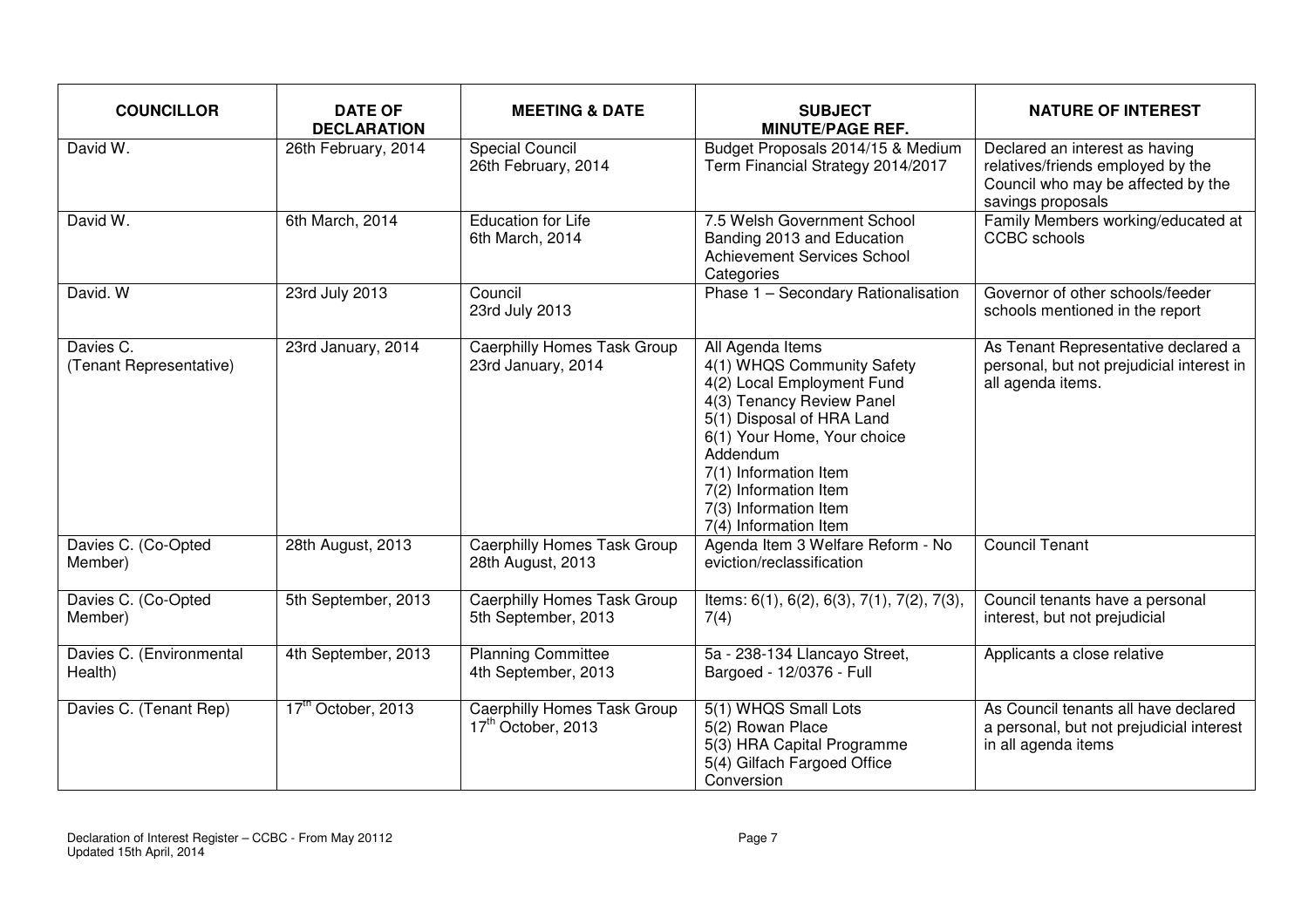| <b>COUNCILLOR</b>                    | <b>DATE OF</b><br><b>DECLARATION</b> | <b>MEETING &amp; DATE</b>                                                   | <b>SUBJECT</b><br><b>MINUTE/PAGE REF.</b>                                                    | <b>NATURE OF INTEREST</b>                                                                                                      |
|--------------------------------------|--------------------------------------|-----------------------------------------------------------------------------|----------------------------------------------------------------------------------------------|--------------------------------------------------------------------------------------------------------------------------------|
| Davies C. (Tenant<br>Representative) | 13th March, 2014                     | <b>Caerphilly Homes Task Group</b><br>13th March, 2014                      | $\overline{4(1)}$ , 5(1), 5(2), 5(3), 5(4), 5(5), 6(1),<br>6(2)                              | As tenants declared a personal<br>interest in all agenda items                                                                 |
| Davies D.T.                          | 8 <sup>th</sup> October, 2013        | Council (at beginning of<br>meeting)<br>18 <sup>th</sup> October, 2013      | 7(1) Notice of Motion Bedroom Tax                                                            | Daughter tenant, stayed in meeting.                                                                                            |
| Davies D.T.                          | 8 <sup>th</sup> October, 2013        | Council (at beginning of<br>meeting)<br>18 <sup>th</sup> October, 2013      | $10 -$ exempt item $-$ equal pay                                                             | Family member employed by the<br>Council, may be affected. Personal<br>and prejudicial. Left the meeting.                      |
| Davies D.T.                          | 19th November, 2013                  | Council<br>19th November, 2013                                              | <b>Financial Accounts Unlawful</b><br>Payments                                               | As having a family member employed<br>by the Council                                                                           |
| Davies D.T.                          | 10th December, 2013                  | <b>Regeneration &amp; Environment</b><br>10th December, 2013                | 7(2) Review Charges Blue Badge<br>Holders                                                    | Family member holds blue badge.<br>Left during discussion of item.                                                             |
| Davies D.T.                          | 12th December, 2013                  | Special Regeneration<br><b>Environment Committee</b><br>12th December, 2013 | 3(1) Mark S. Williams Committee -<br>Leisure Services Report - Grant to<br><b>Bowls Club</b> | Member of Bargoed Bowls Club                                                                                                   |
| Davies D.T.                          | 20th January, 2014                   | Special Regeneration<br><b>Environment Committee</b><br>20th January, 2014  | 4(a) Mark S. Williams Report - Grants<br>to Bowls Club                                       | Member of Bargoed Bowls Club                                                                                                   |
| Davies D.T.                          | 26th February, 2014                  | <b>Special Council</b><br>26th February, 2014                               | Budget Proposals 2014/15 & Medium<br>Term Financial Strategy 2014/2017                       | Declared an interest as it relates to<br>the budget, as having family<br>members affected by the casual car<br>user allowance  |
| Davies D.T.                          | 26th February, 2014                  | Special Council<br>26th February, 2014                                      | Budget Proposals 2014/15 & Medium<br>Term Financial Strategy 2014/2017                       | Declared an interest as having<br>relatives/friends employed by the<br>Council who may be affected by the<br>savings proposals |
| Davies H.                            | 26th June, 2013                      | Planning site visit<br>26th June, 2013                                      | 13/0222 Full<br>1 Pentwyn Isaf                                                               | Friend lives close to proposed<br>development                                                                                  |
| Davies H.                            | 10th July, 2013                      | <b>Planning Committee</b><br>10th July, 2013                                | 13/0222 Full<br>1 Pentwyn Isaf                                                               | Friend lives in close proximity to the<br>development                                                                          |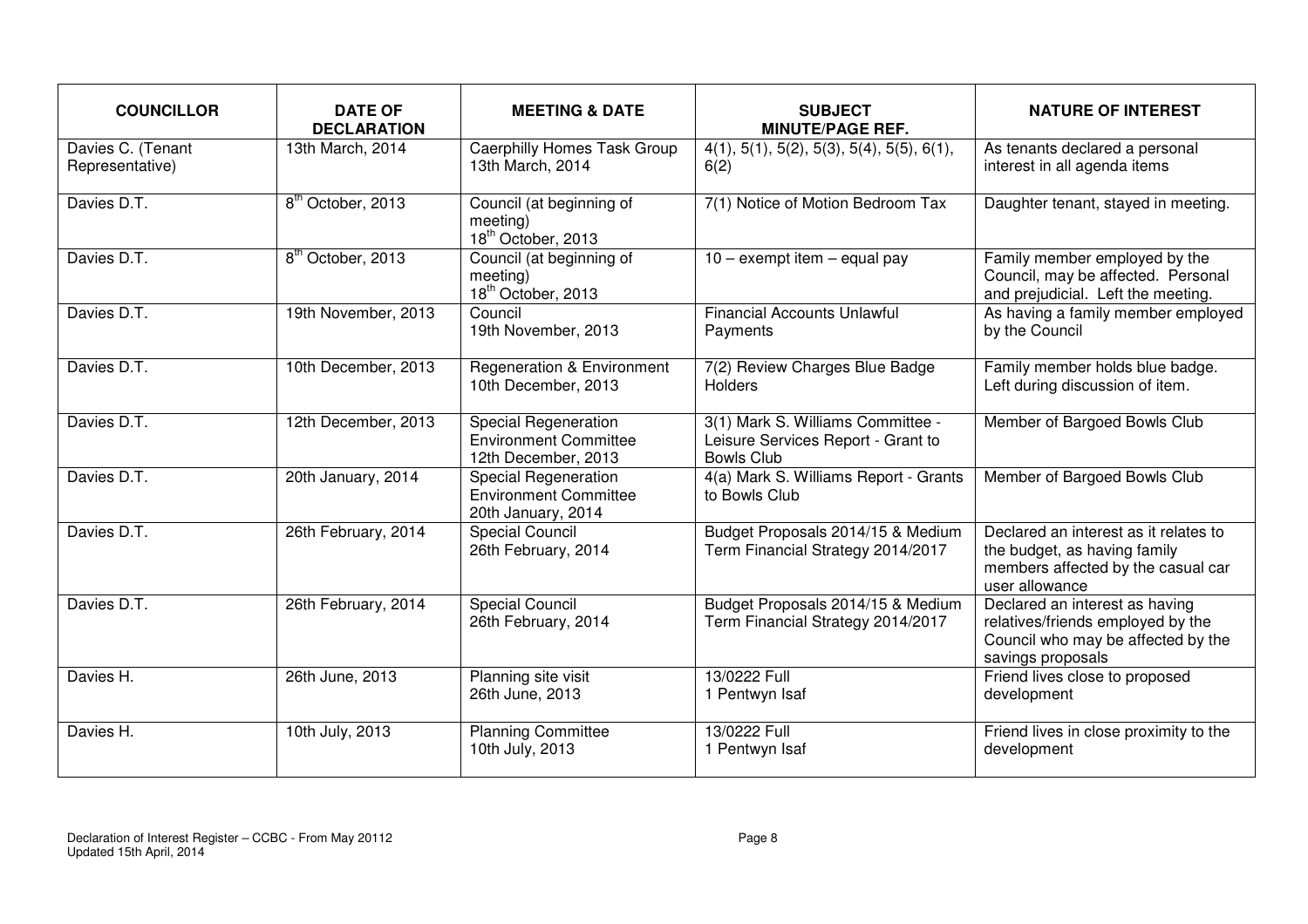| <b>COUNCILLOR</b> | <b>DATE OF</b><br><b>DECLARATION</b> | <b>MEETING &amp; DATE</b>                                                          | <b>SUBJECT</b><br><b>MINUTE/PAGE REF.</b>                                                                        | <b>NATURE OF INTEREST</b>                                                                                                    |
|-------------------|--------------------------------------|------------------------------------------------------------------------------------|------------------------------------------------------------------------------------------------------------------|------------------------------------------------------------------------------------------------------------------------------|
| Davies H.         | 25th November, 2013                  | Planning                                                                           | 13/0537/Full                                                                                                     | Friend lives in close proximity to the<br>fite                                                                               |
| Davies H.R.       | 9th July, 2013                       | <b>Education Scrutiny</b><br>9th July, 2013                                        | 7(3) Secondary rationalisation - (not<br>governor at one of the three schools,<br>so remained in room and voted) | School Governor                                                                                                              |
| Davies R.         | 8 <sup>th</sup> October, 2013        | Council (at beginning of<br>meeting)<br>18 <sup>th</sup> October, 2013             | 7(1) Notice of Motion Bedroom Tax                                                                                | Family members in report of Bedroom<br>Tax, Chairman of Caerphilly Housing<br>Task group when considered left the<br>meeting |
| Davies R.         | 19th November, 2013                  | Council<br>19th November, 2013                                                     | Notice of Motion on Bedroom Tax                                                                                  | As housing relations that are affected<br>by proposal (personal and prejudicial<br>so left)                                  |
| Davies R.T.       | 10th December, 2013                  | <b>Regeneration &amp; Environment</b><br>10th December, 2013                       | 7(2) Review Charges Blue Badge<br>Holders                                                                        | Relative holds a blue badge.                                                                                                 |
| Davies R.T.       | 26th February, 2014                  | <b>Special Council</b><br>26th February, 2014                                      | Budget Proposals 2014/15 & Medium<br>Term Financial Strategy 2014/2017                                           | Declared a personal and prejudicial<br>interest as user of the Caerphilly<br>Leisure Centre facilities                       |
| Davies. D. T      | 23rd July 2013                       | Council<br>23rd July 2013                                                          | Phase 1 - Secondary Rationalisation                                                                              | Governor of other schools/feeder<br>schools mentioned in the report                                                          |
| Dix N.            | 28th January, 2014                   | Council<br>28th January, 2014                                                      | Notice of Motion Pay Day Loans                                                                                   | Director of Credit Union                                                                                                     |
| Elsbury C.        | 17 <sup>th</sup> September, 2013     | <b>Regeneration &amp; Environment</b><br>17 <sup>th</sup> September, 2013          | 9(1)                                                                                                             | Has relatives who have received<br>money from the Local Authority, one<br>of the aforementioned in the report.               |
| Elsbury C.        | 12th December, 2013                  | <b>Special Regeneration</b><br><b>Environment Committee</b><br>12th December, 2013 | 3(1) Terry Shaw Engineering Report -<br><b>Festive Lighting</b>                                                  | Advises a firm that could pick up the<br>contract for festive lighting                                                       |
| Fussell J.        | 4th September, 2013                  | <b>Planning Committee</b><br>4th September, 2013                                   | 13/0519/Full                                                                                                     | Personal interest as applicant is<br>member of same political group.                                                         |
| Fussell J.        | 8 <sup>th</sup> October, 2013        | Council<br>18 <sup>th</sup> October, 2013                                          | $10 -$ exempt item $-$ equal pay                                                                                 | Family member employed by the<br>Council, may be affected. Personal<br>and prejudicial. Left the meeting.                    |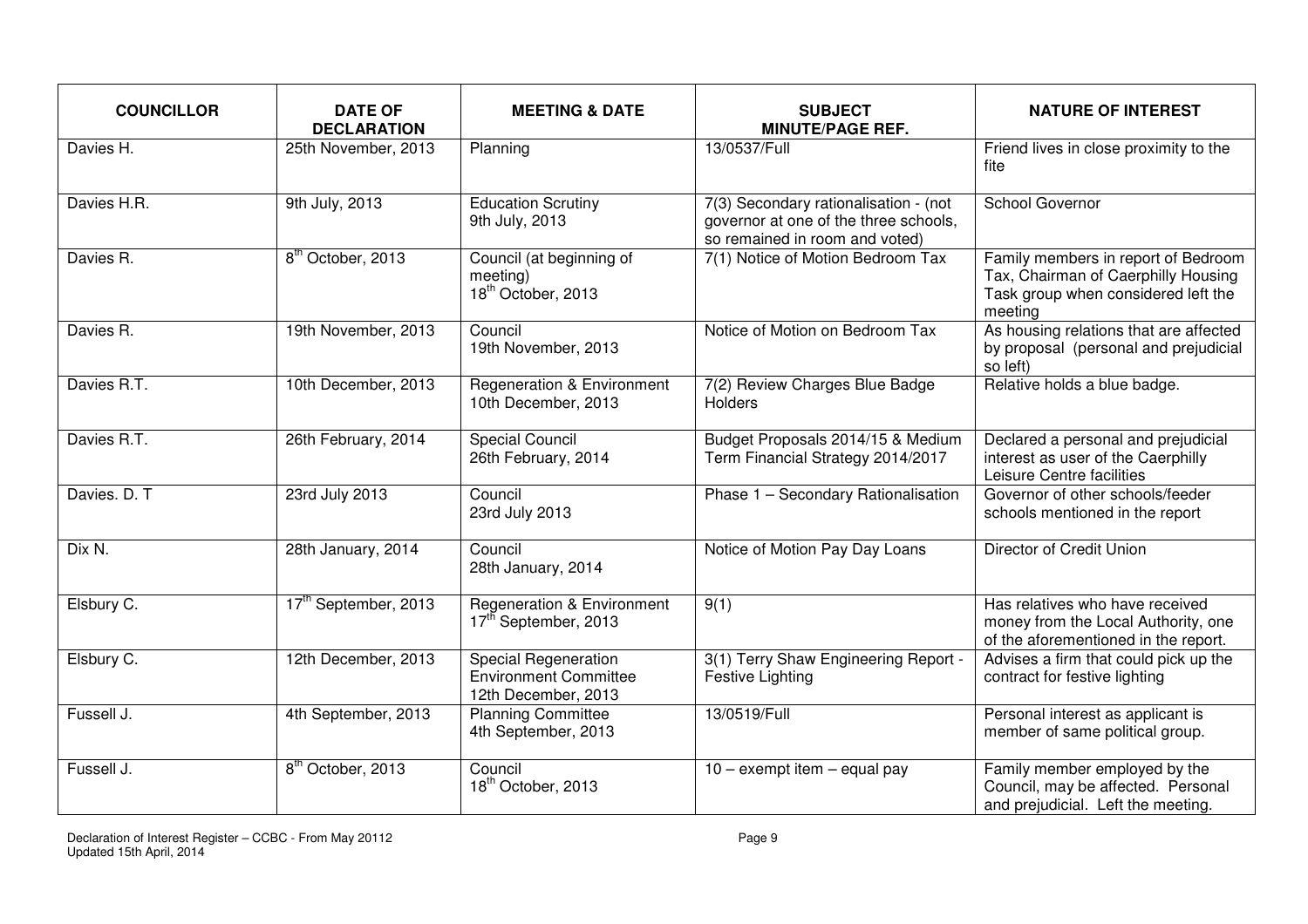| <b>COUNCILLOR</b> | <b>DATE OF</b><br><b>DECLARATION</b> | <b>MEETING &amp; DATE</b>                                   | <b>SUBJECT</b><br><b>MINUTE/PAGE REF.</b>                                                                        | <b>NATURE OF INTEREST</b>                                                                                                                                                        |
|-------------------|--------------------------------------|-------------------------------------------------------------|------------------------------------------------------------------------------------------------------------------|----------------------------------------------------------------------------------------------------------------------------------------------------------------------------------|
| Fussell J.        | 28th January, 2014                   | Council<br>28th January, 2014                               | Notice of Motion Pay Day Loans                                                                                   | <b>Auditor from Credit Union</b>                                                                                                                                                 |
| Fussell J.        | 12th February, 2014                  | <b>Planning Committee</b><br>12th February, 2014            | 12/02530Full, Ty Canol Farm,<br>Hendredenny, Caerphilly                                                          | Family is known to him.                                                                                                                                                          |
| Gale J.           | 22 <sup>nd</sup> October, 2013       | <b>HSCWB Scrutiny</b><br>22 <sup>nd</sup> October, 2013     | 6(2) Monitoring of Domiciliary Care<br>Agencies                                                                  | Family members receiving care.<br>Personal interests declared                                                                                                                    |
| Gale J.           | 30 <sup>th</sup> October, 2013       | <b>Planning Committee</b><br>30 <sup>th</sup> October, 2013 | 13/0465/FULL                                                                                                     | Grandson works for the developer                                                                                                                                                 |
| Gale J.           | 12 <sup>th</sup> November, 2013      | Site Meeting<br>12 <sup>th</sup> November, 2013             | 13/0465/FULL                                                                                                     | Having previously declared an<br>interest, Councillor Gale advised that<br>her grandson no longer worked for<br>the developer and attended and took<br>part at the site meeting. |
| Gardiner L.       | 2 <sup>nd</sup> October, 2013        | <b>Planning Committee</b><br>2 <sup>nd</sup> October, 2013  | 12/0753/Full                                                                                                     | Closed mind with regard to<br>application in his ward                                                                                                                            |
| Gardiner L.       | 25th November, 2013                  | Planning                                                    | 13/0488/Full                                                                                                     | Applicant is known to him                                                                                                                                                        |
| Gardiner L.       | 25th March, 2014                     | <b>HSCWB</b><br>25th March, 2014                            | 6(3) Financial Assessment.<br>Procedure for Special Guardianship<br><b>Orders and Residence Orders</b>           | Grand-daughter daughter has two<br>children in this position                                                                                                                     |
| George N.         | 11th December, 2013                  | Special HSCWB Scrutiny<br>Committee<br>11th December, 2013  | 3(1) Provisional Local Government<br>Settlement 2014 Savings Proposals                                           | Father-in-law receives home care                                                                                                                                                 |
| Gordon C.         | 9th July, 2013                       | <b>Education Scrutiny</b><br>9th July, 2013                 | 7(3) Secondary rationalisation - (not<br>governor at one of the three schools,<br>so remained in room and voted) | School Governor                                                                                                                                                                  |
| Gordon C.         | 8 <sup>th</sup> October, 2013        | Council<br>18 <sup>th</sup> October, 2013                   | $10 -$ exempt item $-$ equal pay                                                                                 | Family member employed by the<br>Council, may be affected. Personal<br>and prejudicial. Left the meeting.                                                                        |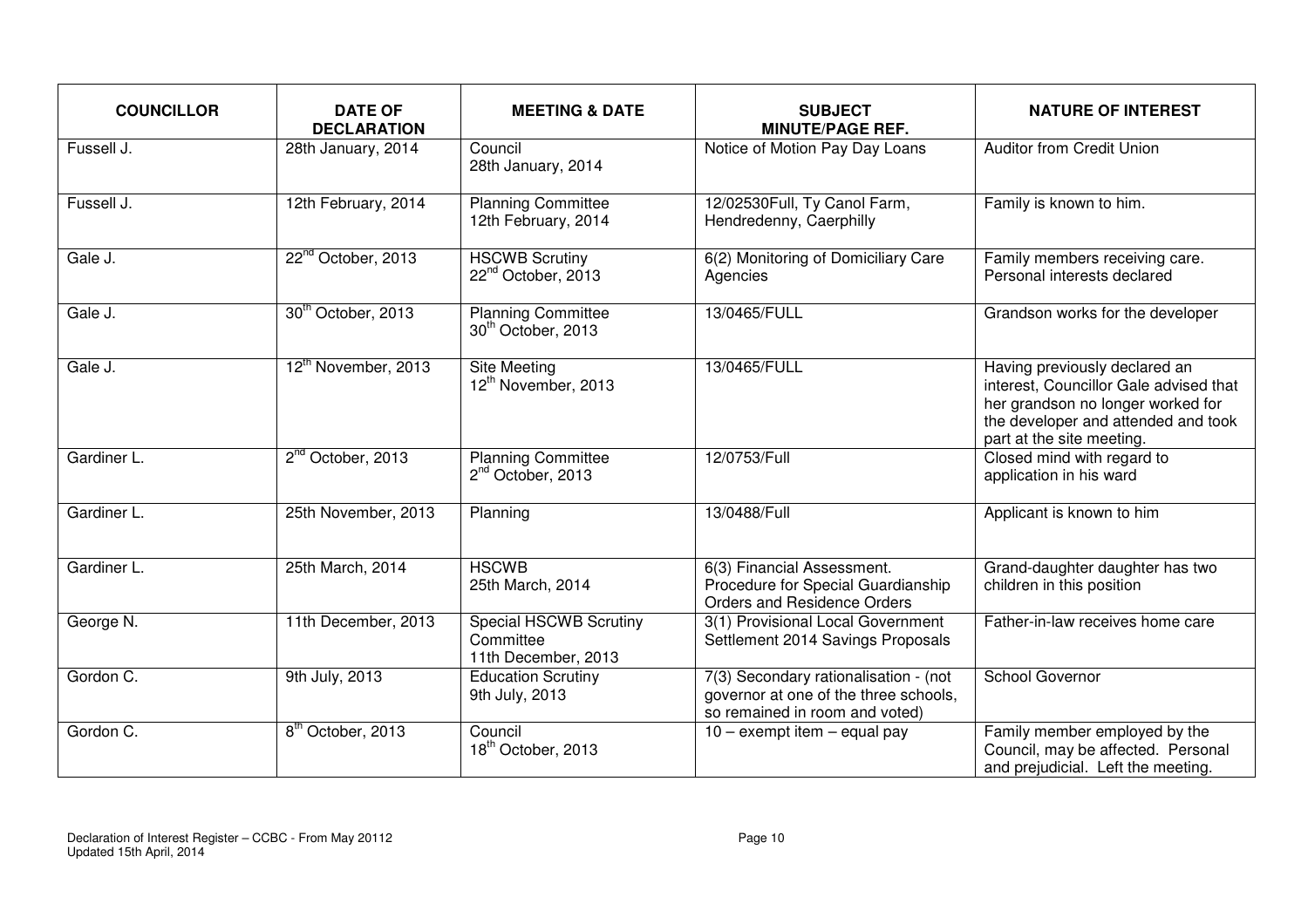| <b>COUNCILLOR</b> | <b>DATE OF</b><br><b>DECLARATION</b> | <b>MEETING &amp; DATE</b>                                                           | <b>SUBJECT</b><br><b>MINUTE/PAGE REF.</b>                                                                        | <b>NATURE OF INTEREST</b>                                                                                                      |
|-------------------|--------------------------------------|-------------------------------------------------------------------------------------|------------------------------------------------------------------------------------------------------------------|--------------------------------------------------------------------------------------------------------------------------------|
| Gordon C.         | 22 <sup>nd</sup> October, 2013       | <b>HSCWB Scrutiny</b><br>22 <sup>nd</sup> October, 2013                             | 6(2) Monitoring of Domiciliary Care<br>Agencies                                                                  | Family members receiving care.<br>Personal interests declared                                                                  |
| Gordon C.         | 11th December, 2013                  | <b>Special HSCWB Scrutiny</b><br>Committee<br>11th December, 2013                   | 3(1) Provisional Local Government<br>Settlement 2014 Savings Proposals                                           | Mother receives homecare and<br>reablement services                                                                            |
| Gordon C.         | 26th February, 2014                  | <b>Special Council</b><br>26th February, 2014                                       | Budget Proposals 2014/15 & Medium<br>Term Financial Strategy 2014/2017                                           | Declared an interest as it relates to<br>the budget, as having family<br>members affected by the casual car<br>user allowance  |
| Gordon C.         | 26th February, 2014                  | <b>Special Council</b><br>26th February, 2014                                       | Budget Proposals 2014/15 & Medium<br>Term Financial Strategy 2014/2017                                           | Declared an interest as having<br>relatives/friends employed by the<br>Council who may be affected by the<br>savings proposals |
| Gough R.          | 4th September, 2013                  | <b>Planning Committee</b><br>4th September, 2013                                    | 13/0387/Full, 13/0519/Full                                                                                       | Personal interest. Applicants<br>Members of same political party.                                                              |
| Gough R.          | 29 <sup>th</sup> October, 2013       | <b>Regeneration &amp; Environment</b><br>Scrutiny<br>29 <sup>th</sup> October, 2013 | Cabinet Member TJW's report on<br>Nant Llesg (6)                                                                 | Member of the Planning Committee                                                                                               |
| Gough R.          | 9th April, 2014                      | <b>Planning Committee</b><br>9th April, 2014                                        | 13/0865/Full - Land at Glyn Derwen,<br>Llanbradach                                                               | Applicant is known to him                                                                                                      |
| Gough R.W.        | 11th July, 2013                      | Grants to the Voluntary Sector<br>Panel<br>11th July, 2013                          | Friends of Navigation (13/P003)                                                                                  | Knows the Chair (Vera Jenkins)                                                                                                 |
| Gough R.W.        | 30 <sup>th</sup> October, 2013       | During course of Planning<br>Committee<br>30 <sup>th</sup> October, 2013            | 13/0419/COU                                                                                                      | Applicant is known to him                                                                                                      |
| Gough. R.W.       | 23rd July 2013                       | Council<br>23rd July 2013                                                           | Phase 1 - Secondary Rationalisation                                                                              | Have family that attends school<br>mentioned in report                                                                         |
| Gray D.M.         | 9th July, 2013                       | <b>Education Scrutiny</b><br>9th July, 2013                                         | 7(3) Secondary rationalisation - (not<br>governor at one of the three schools,<br>so remained in room and voted) | School Governor                                                                                                                |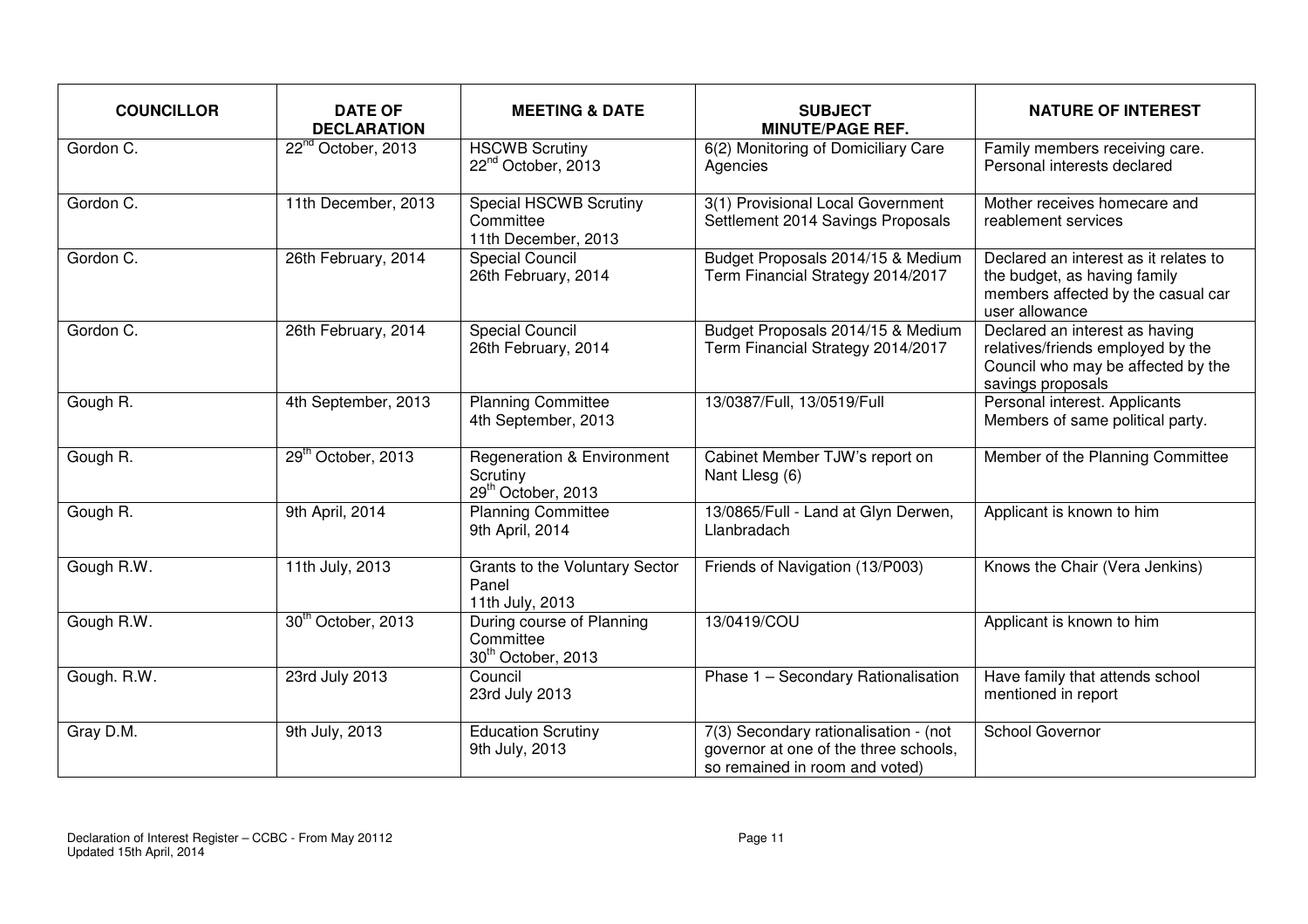| <b>COUNCILLOR</b>                       | <b>DATE OF</b><br><b>DECLARATION</b> | <b>MEETING &amp; DATE</b>                                                 | <b>SUBJECT</b><br><b>MINUTE/PAGE REF.</b>                                                                        | <b>NATURE OF INTEREST</b>                                                                                        |
|-----------------------------------------|--------------------------------------|---------------------------------------------------------------------------|------------------------------------------------------------------------------------------------------------------|------------------------------------------------------------------------------------------------------------------|
| Hardacre D.                             | 27th November, 2013                  | Cabinet<br>27th November, 2013                                            | 5(1)                                                                                                             | Close association with Club                                                                                      |
| Hardacre D.T.                           | 18 <sup>th</sup> September, 2013     | Cabinet<br>18 <sup>th</sup> September, 2013                               | 4(1)                                                                                                             | Personal - family member is a senior<br>employee of HR.                                                          |
| Hardacre D.T.                           | 28th January, 2014                   | Council<br>28th January, 2014                                             | Minutes of previous meeting - Council<br>20th January, 2014 8(4) Financial<br><b>Accounts Unlawful Expenses</b>  | Family member affected by the<br>report.                                                                         |
| Hardacre D.T.                           | 28th January, 2014                   | Council<br>28th January, 2014                                             | 7(1) Wales Audit Office - Public<br><b>Interest Report</b>                                                       | Family member affected by the<br>report.                                                                         |
| Hardacre D.T.                           | 29th January, 2014                   | Cabinet<br>29th January, 2014                                             | Item 3(1) - Budget proposals                                                                                     | Personal for all. All have relatives<br>who may be affected by the<br>proposals.                                 |
| Hardacre D.T.                           | 26th February, 2014                  | <b>Special Council</b><br>26th February, 2014                             | Budget Proposals 2014/15 & Medium<br>Term Financial Strategy 2014/2017                                           | Declared a personal interest in that<br>his wife receives a social services<br>provision                         |
| Hardacre D.T.                           | 11th March, 2014                     | Council<br>11th March, 2014                                               | Minutes of 26th February, 2014, as it<br>related to budget proposals and<br>further amendment                    | Apologies for not giving declaration of<br>interest at previous meeting. Family<br>member affected by amendment. |
| Hardacre D.T.                           | 11th March, 2014                     | Council<br>11th March, 2014                                               | Publication of pay policy statement<br>Localism Act - Amendment                                                  | Having family member that could be<br>affected by proposed amendment                                             |
| Havard D.                               | 9th July, 2013                       | <b>Education Scrutiny</b><br>9th July, 2013                               | 7(3) Secondary rationalisation - (not<br>governor at one of the three schools,<br>so remained in room and voted) | School Governor                                                                                                  |
| Havard D.                               | 8 <sup>th</sup> October, 2013        | Council (during course of<br>meeting)<br>18 <sup>th</sup> October, 2013   | $10 -$ exempt item $-$ equal pay                                                                                 | Family member employed by the<br>Council, may be affected. Personal<br>and prejudicial. Left the meeting.        |
| Havard D.                               | 18th March, 2014                     | <b>Grants To The Voluntary</b><br><b>Sector Panel</b><br>18th March, 2014 | 13/GC068 - 2nd Caerphilly Guides                                                                                 | Chair of Local Scout Group                                                                                       |
| Henderson G.<br>(Tenant Representative) | 23rd January, 2014                   | <b>Caerphilly Homes Task Group</b><br>23rd January, 2014                  | All Agenda Items<br>4(1) WHQS Community Safety<br>4(2) Local Employment Fund<br>4(3) Tenancy Review Panel        | As Tenant Representative declared a<br>personal, but not prejudicial interest in<br>all agenda items.            |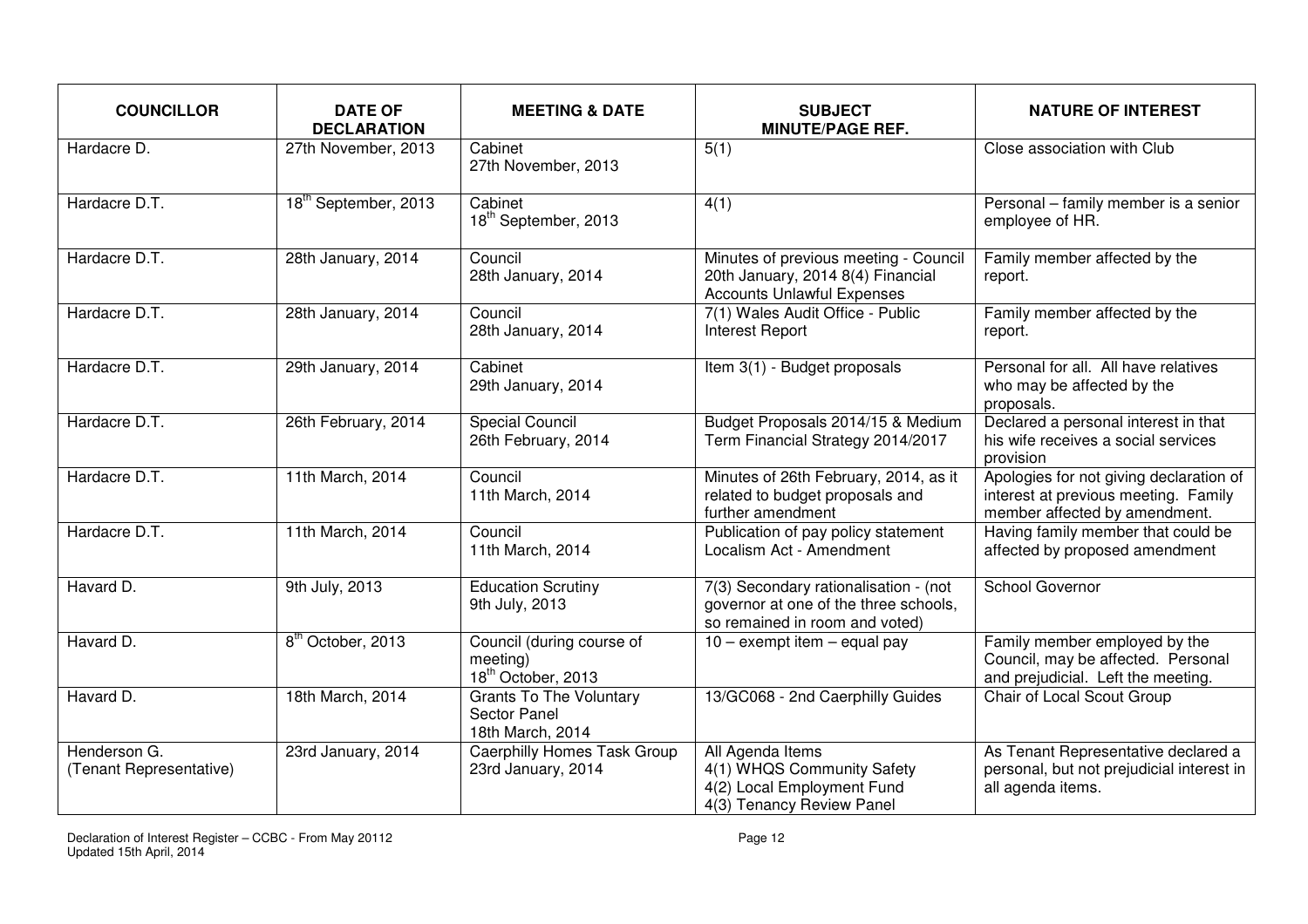| <b>COUNCILLOR</b>                       | <b>DATE OF</b><br><b>DECLARATION</b> | <b>MEETING &amp; DATE</b>                                                           | <b>SUBJECT</b><br><b>MINUTE/PAGE REF.</b>                                                                                                                                | <b>NATURE OF INTEREST</b>                                                                                                      |
|-----------------------------------------|--------------------------------------|-------------------------------------------------------------------------------------|--------------------------------------------------------------------------------------------------------------------------------------------------------------------------|--------------------------------------------------------------------------------------------------------------------------------|
|                                         |                                      |                                                                                     | 5(1) Disposal of HRA Land<br>6(1) Your Home, Your choice<br>Addendum<br>7(1) Information Item<br>7(2) Information Item<br>7(3) Information Item<br>7(4) Information Item |                                                                                                                                |
| Henderson G. (Co-Opted<br>Member)       | 5th September, 2013                  | <b>Caerphilly Homes Task Group</b><br>5th September, 2013                           | Items: 6(1), 6(2), 6(3), 7(1), 7(2), 7(3),<br>7(4)                                                                                                                       | Council tenants have a personal<br>interest, but not prejudicial                                                               |
| Henderson G. (Tenant<br>Representative) | 13th March, 2014                     | <b>Caerphilly Homes Task Group</b><br>13th March, 2014                              | $4(1), 5(1), 5(2), 5(3), 5(4), 5(5), 6(1),$<br>6(2)                                                                                                                      | As tenants declared a personal<br>interest in all agenda items                                                                 |
| Higgs A.J.                              | 26th February, 2014                  | <b>Special Council</b><br>26th February, 2014                                       | Budget Proposals 2014/15 & Medium<br>Term Financial Strategy 2014/2017                                                                                                   | Declared an interest as it relates to<br>the budget, as having family<br>members affected by the casual car<br>user allowance  |
| Higgs. A.                               | 29 <sup>th</sup> October, 2013       | <b>Regeneration &amp; Environment</b><br>Scrutiny<br>29 <sup>th</sup> October, 2013 | Cabinet Member TJW's report on<br>Nant Llesg (6)                                                                                                                         | Member of the Planning Committee                                                                                               |
| Hoskins B. (Co-Opted<br>Member)         | 28th August, 2013                    | <b>Caerphilly Homes Task Group</b><br>28th August, 2013                             | Agenda Item 3 Welfare Reform - No<br>eviction/reclassification                                                                                                           | <b>Council Tenant</b>                                                                                                          |
| Hughes G.                               | 11th December, 2013                  | Special HSCWB Scrutiny<br>Committee<br>11th December, 2013                          | 3(1) Provisional Local Government<br>Settlement 2014 Savings Proposals                                                                                                   | Personal interest. Mother in<br>residential care at Ty Clyd                                                                    |
| Hughes G.J.                             | 26th February, 2014                  | <b>Special Council</b><br>26th February, 2014                                       | Budget Proposals 2014/15 & Medium<br>Term Financial Strategy 2014/2017                                                                                                   | Declared an interest as having<br>relatives/friends employed by the<br>Council who may be affected by the<br>savings proposals |
| James K.                                | 8 <sup>th</sup> October, 2013        | Council (at beginning of<br>meeting)<br>18 <sup>th</sup> October, 2013              | $10 -$ exempt item $-$ equal pay                                                                                                                                         | Family member employed by the<br>Council, may be affected. Personal<br>and prejudicial. Left the meeting.                      |
| James K.                                | 29th January, 2014                   | Cabinet<br>29th January, 2014                                                       | Item 3(1) - Budget proposals                                                                                                                                             | Personal for all. All have relatives<br>who may be affected by the<br>proposals.                                               |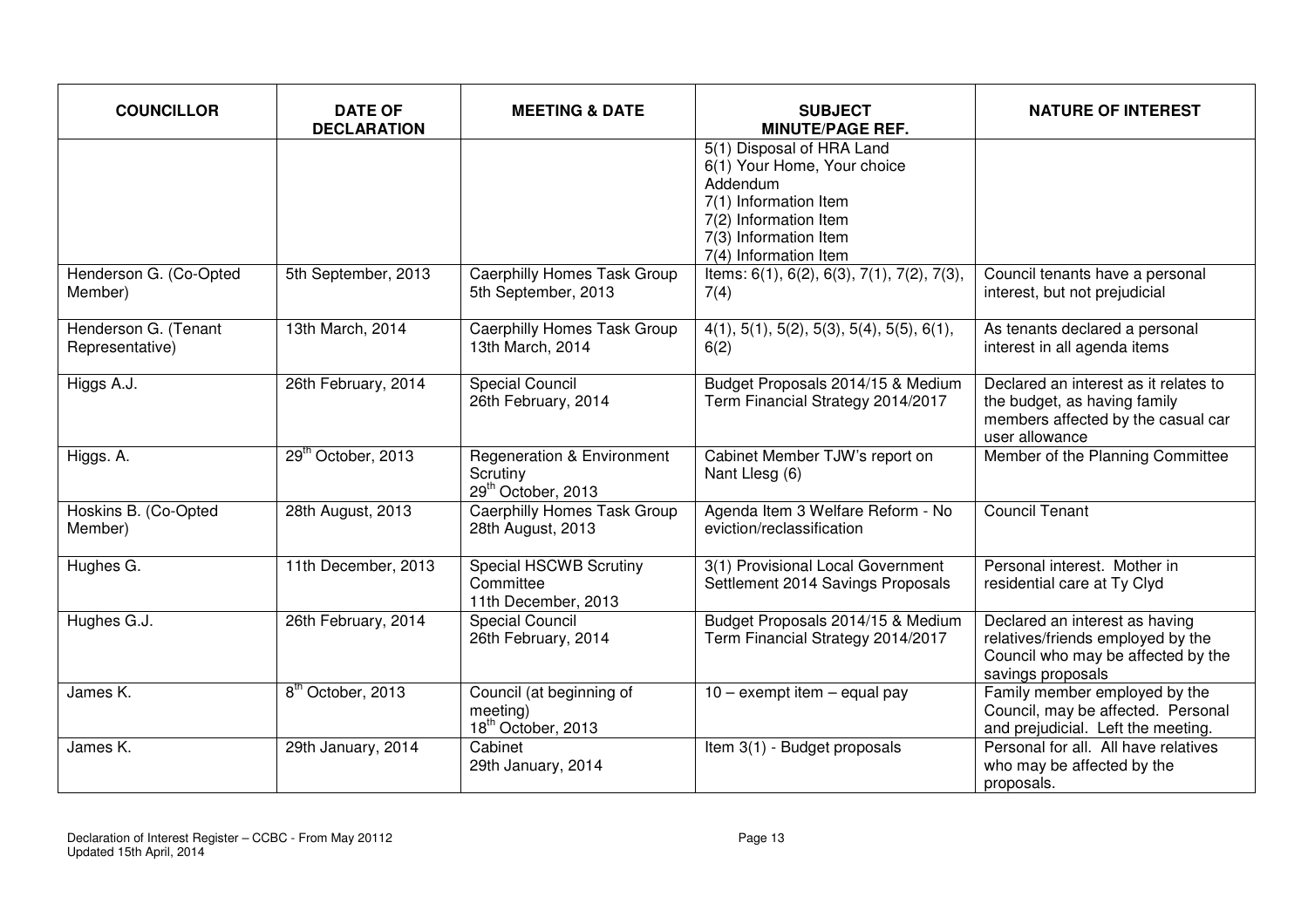| <b>COUNCILLOR</b>      | <b>DATE OF</b><br><b>DECLARATION</b> | <b>MEETING &amp; DATE</b>                                                                         | <b>SUBJECT</b><br><b>MINUTE/PAGE REF.</b>                                                                        | <b>NATURE OF INTEREST</b>                                                                                                      |
|------------------------|--------------------------------------|---------------------------------------------------------------------------------------------------|------------------------------------------------------------------------------------------------------------------|--------------------------------------------------------------------------------------------------------------------------------|
| James K.               | 26th February, 2014                  | <b>Special Council</b><br>26th February, 2014                                                     | Budget Proposals 2014/15 & Medium<br>Term Financial Strategy 2014/2017                                           | Declared an interest as it relates to<br>the budget, as having family<br>members affected by the casual car<br>user allowance  |
| James M.               | 26th February, 2014                  | <b>Special Council</b><br>26th February, 2014                                                     | Budget Proposals 2014/15 & Medium<br>Term Financial Strategy 2014/2017                                           | Declared an interest as having<br>relatives/friends employed by the<br>Council who may be affected by the<br>savings proposals |
| James M.               | 6th March, 2014                      | <b>Education for Life</b><br>6th March, 2014                                                      | 7.5 Welsh Government School<br>Banding 2013 and Education<br>Achievement Services School<br>Categories           | Family Members working/educated at<br><b>CCBC</b> schools                                                                      |
| Johnston G.            | 9th July, 2013                       | <b>Education Scrutiny</b><br>9th July, 2013                                                       | 7(3) Secondary rationalisation - (not<br>governor at one of the three schools,<br>so remained in room and voted) | School Governor                                                                                                                |
| Jones C.               | 23rd January, 2014                   | <b>Caerphilly Homes Task Group</b><br><b>Cabinet Sub-Committee</b><br>(WHQS) - 23rd January, 2014 | 4(2) Transforming Homes, Lives and<br><b>Communities Local Employment</b><br>Fund                                | Is a Director of White Rose<br>Information and Resource Centre                                                                 |
| Jones G.               | 27th November, 2013                  | Cabinet<br>27th November, 2013                                                                    | 5(1)                                                                                                             | Previous working relationship with<br>Club.                                                                                    |
| Jones G.               | 29th January, 2014                   | Cabinet<br>29th January, 2014                                                                     | Item 3(1) - Budget proposals                                                                                     | WHQS for GAVO.                                                                                                                 |
| Jones G.               | 5th February, 2014                   | Cabinet<br>5th February, 2014                                                                     | 4.3 Left meeting for this item                                                                                   | Director, White Rose Resource<br>Centre, New Tredegar                                                                          |
| Jones G.               | 26th February, 2014                  | <b>Special Council</b><br>26th February, 2014                                                     | Budget Proposals 2014/15 & Medium<br>Term Financial Strategy 2014/2017                                           | Declared an interest as having<br>relatives/friends employed by the<br>Council who may be affected by the<br>savings proposals |
| Jones $\overline{G}$ . | 26th February, 2014                  | <b>Special Council</b><br>26th February, 2014                                                     | Budget Proposals 2014/15 & Medium<br>Term Financial Strategy 2014/2017                                           | Declared a personal interest in that<br>he is employed by GAVO.                                                                |
| Jones J.               | 26th February, 2014                  | <b>Special Council</b><br>26th February, 2014                                                     | Budget Proposals 2014/15 & Medium<br>Term Financial Strategy 2014/2017                                           | Declared an interest as it relates to<br>the budget, as having family<br>members affected by the casual car<br>user allowance  |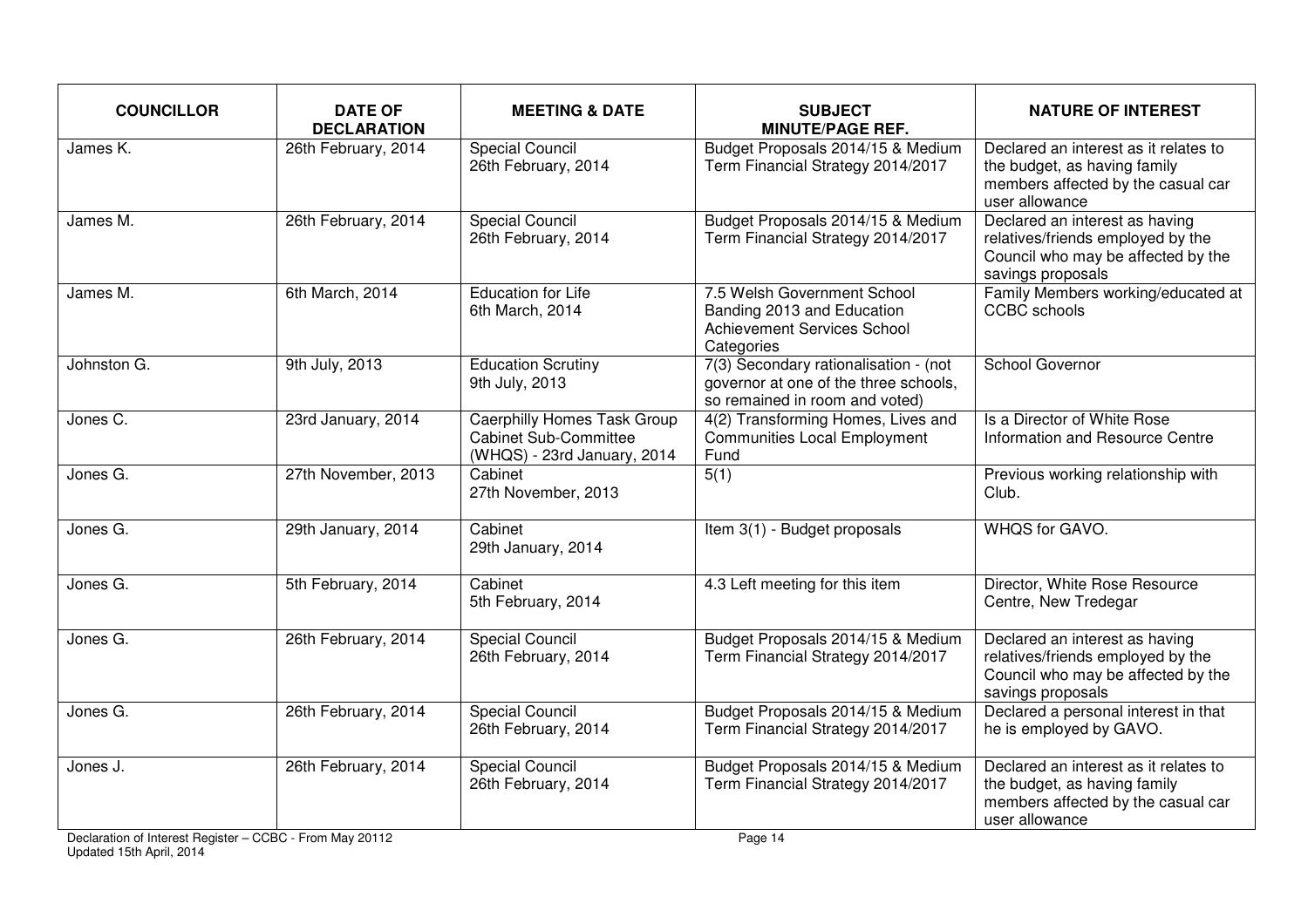| <b>COUNCILLOR</b>                   | <b>DATE OF</b><br><b>DECLARATION</b> | <b>MEETING &amp; DATE</b>                                            | <b>SUBJECT</b><br><b>MINUTE/PAGE REF.</b>                                                                                                                                                                                                                                             | <b>NATURE OF INTEREST</b>                                                                               |
|-------------------------------------|--------------------------------------|----------------------------------------------------------------------|---------------------------------------------------------------------------------------------------------------------------------------------------------------------------------------------------------------------------------------------------------------------------------------|---------------------------------------------------------------------------------------------------------|
| Jones S.<br>(Tenant Representative) | 23rd January, 2014                   | <b>Caerphilly Homes Task Group</b><br>23rd January, 2014             | All Agenda Items<br>4(1) WHQS Community Safety<br>4(2) Local Employment Fund<br>4(3) Tenancy Review Panel<br>5(1) Disposal of HRA Land<br>6(1) Your Home, Your choice<br>Addendum<br>7(1) Information Item<br>7(2) Information Item<br>7(3) Information Item<br>7(4) Information Item | As Tenant Representative declared a<br>personal, but not prejudicial interest in<br>all agenda items.   |
| Jones S. (Co-Opted<br>Member)       | 28th August, 2013                    | <b>Caerphilly Homes Task Group</b><br>28th August, 2013              | Agenda Item 3 Welfare Reform - No<br>eviction/reclassification                                                                                                                                                                                                                        | <b>Council Tenant</b>                                                                                   |
| Jones S. (Co-Opted<br>Member)       | 5th September, 2013                  | Caerphilly Homes Task Group<br>5th September, 2013                   | Items: $6(1)$ , $6(2)$ , $6(3)$ , $7(1)$ , $7(2)$ , $7(3)$ ,<br>7(4)                                                                                                                                                                                                                  | Council tenants have a personal<br>interest, but not prejudicial                                        |
| Jones S. (Tenant Rep)               | 17 <sup>th</sup> October, 2013       | <b>Caerphilly Homes Task Group</b><br>17 <sup>th</sup> October, 2013 | 5(1) WHQS Small Lots<br>5(2) Rowan Place<br>5(3) HRA Capital Programme<br>5(4) Gilfach Fargoed Office<br>Conversion                                                                                                                                                                   | As Council tenants all have declared<br>a personal, but not prejudicial interest<br>in all agenda items |
| Jones S. (Tenant<br>Representative) | 13th March, 2014                     | <b>Caerphilly Homes Task Group</b><br>13th March, 2014               | $4(1), 5(1), 5(2), 5(3), 5(4), 5(5), 6(1),$<br>6(2)                                                                                                                                                                                                                                   | As tenants declared a personal<br>interest in all agenda items                                          |
| Jones. Mrs J                        | 23rd July 2013                       | Council<br>23rd July 2013                                            | Phase 1 - Secondary Rationalisation                                                                                                                                                                                                                                                   | Governor of other schools/feeder<br>schools mentioned in the report                                     |
| Kirby, G                            | 23rd July 2013                       | Council<br>23rd July 2013                                            | Phase 1 - Secondary Rationalisation                                                                                                                                                                                                                                                   | Governor of school directly affected in<br>the report                                                   |
| Lewis A.                            | 25th November, 2013                  | <b>Grants to Voluntary Sector</b><br>Panel<br>25th November, 2013    | 4 (13/P003), (13/G067) & (GC066)                                                                                                                                                                                                                                                      | Knows members of the organisations<br>and individuals                                                   |
| Lewis A. (Co-Opted<br>Member)       | 28th August, 2013                    | <b>Caerphilly Homes Task Group</b><br>28th August, 2013              | Agenda Item 3 Welfare Reform - No<br>eviction/reclassification                                                                                                                                                                                                                        | <b>Council Tenant</b>                                                                                   |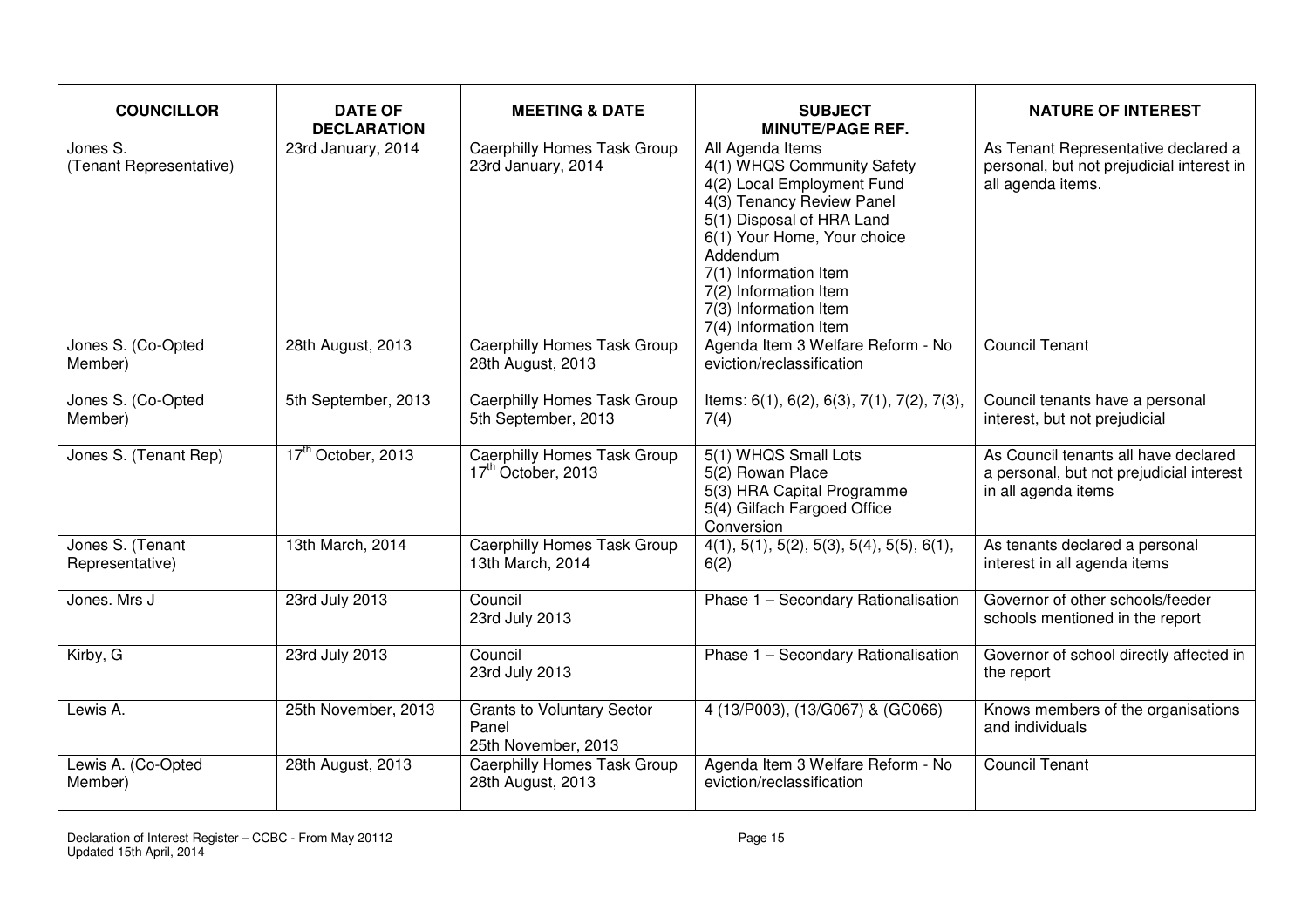| <b>COUNCILLOR</b>                       | <b>DATE OF</b><br><b>DECLARATION</b> | <b>MEETING &amp; DATE</b>                                            | <b>SUBJECT</b><br><b>MINUTE/PAGE REF.</b>                                                                                                                                                                                                                                             | <b>NATURE OF INTEREST</b>                                                                               |
|-----------------------------------------|--------------------------------------|----------------------------------------------------------------------|---------------------------------------------------------------------------------------------------------------------------------------------------------------------------------------------------------------------------------------------------------------------------------------|---------------------------------------------------------------------------------------------------------|
| Lewis A. (Co-Opted<br>Member)           | 5th September, 2013                  | <b>Caerphilly Homes Task Group</b><br>5th September, 2013            | Items: $6(1)$ , $6(2)$ , $6(3)$ , $7(1)$ , $7(2)$ , $7(3)$ ,<br>7(4)                                                                                                                                                                                                                  | Council tenants have a personal<br>interest, but not prejudicial                                        |
| Lewis A. (Tenant Rep)                   | 17 <sup>th</sup> October, 2013       | <b>Caerphilly Homes Task Group</b><br>17 <sup>th</sup> October, 2013 | 5(1) WHQS Small Lots<br>5(2) Rowan Place<br>5(3) HRA Capital Programme<br>5(4) Gilfach Fargoed Office<br>Conversion                                                                                                                                                                   | As Council tenants all have declared<br>a personal, but not prejudicial interest<br>in all agenda items |
| Lewis A. (Tenant<br>Representative)     | 13th March, 2014                     | <b>Caerphilly Homes Task Group</b><br>13th March, 2014               | $4(1), 5(1), 5(2), 5(3), 5(4), 5(5), 6(1),$<br>6(2)                                                                                                                                                                                                                                   | As tenants declared a personal<br>interest in all agenda items                                          |
| Lloyd K.                                | 11th July, 2013                      | Grants to the Voluntary Sector<br>Panel<br>11th July, 2013           | Friends of Navigation (13/P003)                                                                                                                                                                                                                                                       | Knows the Chair (Vera Jenkins) and<br>is a Member                                                       |
| Lloyd K.                                | 2 <sup>nd</sup> October, 2013        | <b>Planning Committee</b><br>2 <sup>nd</sup> October, 2013           | 13/0500/COU                                                                                                                                                                                                                                                                           | Knows the applicants family                                                                             |
| Lloyd K.                                | 25th November, 2013                  | <b>Grants to Voluntary Sector</b><br>Panel<br>25th November, 2013    | $4(13/P003) + (GCO67)$                                                                                                                                                                                                                                                                | Knows members of the organisation<br>and the individual                                                 |
| Lloyd, K                                | 23rd July 2013                       | Council<br>23rd July 2013                                            | Phase 1 - Secondary Rationalisation                                                                                                                                                                                                                                                   | Have family in schools directly<br>affected by the report                                               |
| Mann C.P.                               | 28th January, 2014                   | Council<br>28th January, 2014                                        | Notice of Motion Pay Day Loans                                                                                                                                                                                                                                                        | Director of Credit Union                                                                                |
| McConnell A.<br>(Tenant Representative) | 23rd January, 2014                   | <b>Caerphilly Homes Task Group</b><br>23rd January, 2014             | All Agenda Items<br>4(1) WHQS Community Safety<br>4(2) Local Employment Fund<br>4(3) Tenancy Review Panel<br>5(1) Disposal of HRA Land<br>6(1) Your Home, Your choice<br>Addendum<br>7(1) Information Item<br>7(2) Information Item<br>7(3) Information Item<br>7(4) Information Item | As Tenant Representative declared a<br>personal, but not prejudicial interest in<br>all agenda items.   |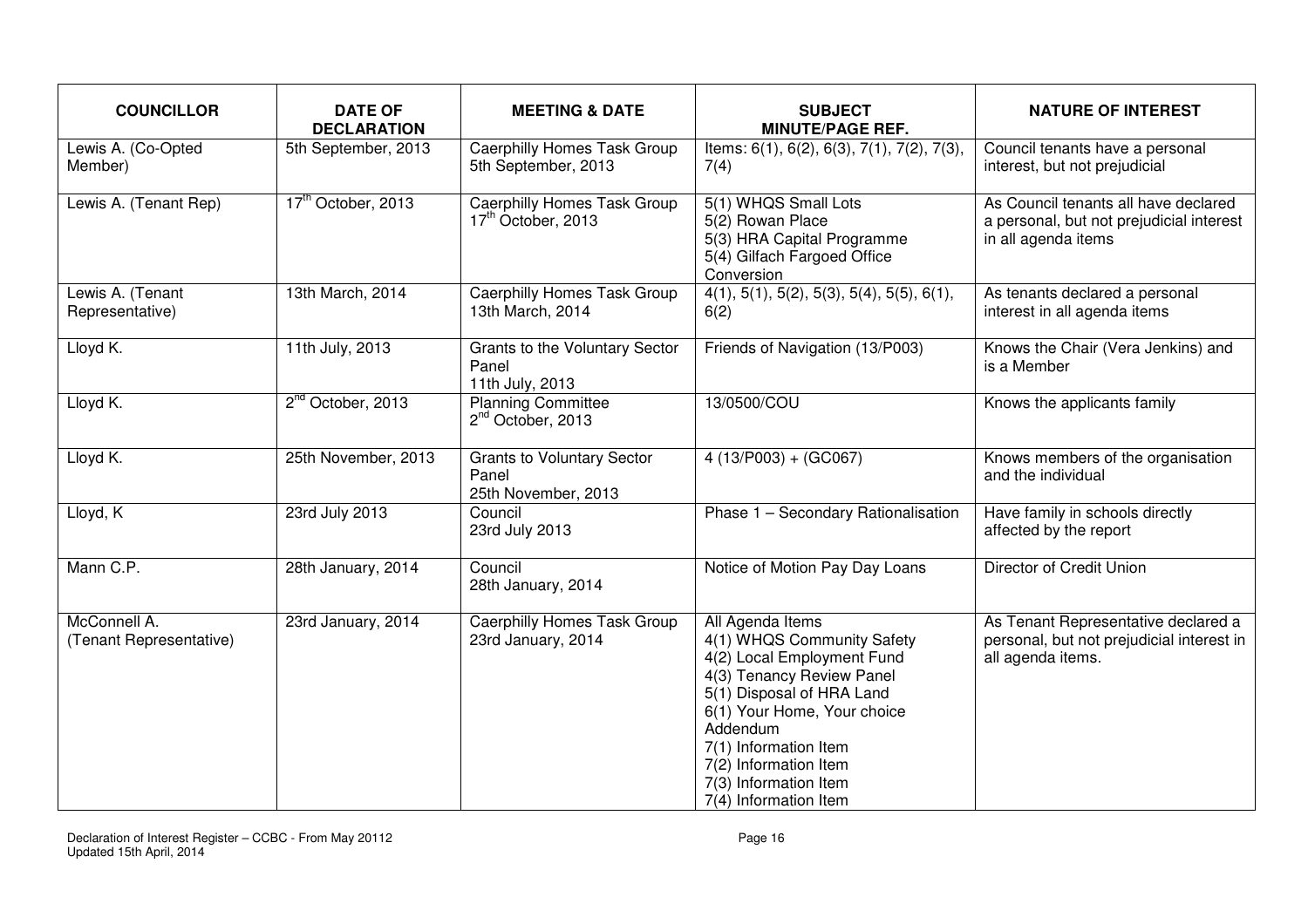| <b>COUNCILLOR</b>                   | <b>DATE OF</b><br><b>DECLARATION</b> | <b>MEETING &amp; DATE</b>                                            | <b>SUBJECT</b><br><b>MINUTE/PAGE REF.</b>                                                                                                                                                                                                                                             | <b>NATURE OF INTEREST</b>                                                                               |
|-------------------------------------|--------------------------------------|----------------------------------------------------------------------|---------------------------------------------------------------------------------------------------------------------------------------------------------------------------------------------------------------------------------------------------------------------------------------|---------------------------------------------------------------------------------------------------------|
| McConnell A. (Co-Opted<br>Member)   | 28th August, 2013                    | Caerphilly Homes Task Group<br>28th August, 2013                     | Agenda Item 3 Welfare Reform - No<br>eviction/reclassification                                                                                                                                                                                                                        | <b>Council Tenant</b>                                                                                   |
| McConnell A. (Co-Opted<br>Member)   | 5th September, 2013                  | <b>Caerphilly Homes Task Group</b><br>5th September, 2013            | Items: 6(1), 6(2), 6(3), 7(1), 7(2), 7(3),<br>7(4)                                                                                                                                                                                                                                    | Council tenants have a personal<br>interest, but not prejudicial                                        |
| McConnell A. (Tenant Rep)           | 17 <sup>th</sup> October, 2013       | <b>Caerphilly Homes Task Group</b><br>17 <sup>th</sup> October, 2013 | 5(1) WHQS Small Lots<br>5(2) Rowan Place<br>5(3) HRA Capital Programme<br>5(4) Gilfach Fargoed Office<br>Conversion                                                                                                                                                                   | As Council tenants all have declared<br>a personal, but not prejudicial interest<br>in all agenda items |
| McLonnell A.                        | 13th March, 2014                     | <b>Caerphilly Homes Task Group</b><br>13th March, 2014               | $4(1), 5(1), 5(2), 5(3), 5(4), 5(5), 6(1),$<br>6(2)                                                                                                                                                                                                                                   | As tenants declared a personal<br>interest in all agenda items                                          |
| Moore J.<br>(Tenant Representative) | 23rd January, 2014                   | <b>Caerphilly Homes Task Group</b><br>23rd January, 2014             | All Agenda Items<br>4(1) WHQS Community Safety<br>4(2) Local Employment Fund<br>4(3) Tenancy Review Panel<br>5(1) Disposal of HRA Land<br>6(1) Your Home, Your choice<br>Addendum<br>7(1) Information Item<br>7(2) Information Item<br>7(3) Information Item<br>7(4) Information Item | As Tenant Representative declared a<br>personal, but not prejudicial interest in<br>all agenda items.   |
| Moore J. (Co-Opted<br>Member)       | 28th August, 2013                    | <b>Caerphilly Homes Task Group</b><br>28th August, 2013              | Agenda Item 3 Welfare Reform - No<br>eviction/reclassification                                                                                                                                                                                                                        | <b>Council Tenant</b>                                                                                   |
| Moore J. (Co-Opted<br>Member)       | 5th September, 2013                  | <b>Caerphilly Homes Task Group</b><br>5th September, 2013            | Items: 6(1), 6(2), 6(3), 7(1), 7(2), 7(3),<br>7(4)                                                                                                                                                                                                                                    | Council tenants have a personal<br>interest, but not prejudicial                                        |
| Moore J. (Tenant Rep)               | 17 <sup>th</sup> October, 2013       | <b>Caerphilly Homes Task Group</b><br>17th October, 2013             | 5(1) WHQS Small Lots<br>5(2) Rowan Place<br>5(3) HRA Capital Programme<br>5(4) Gilfach Fargoed Office<br>Conversion                                                                                                                                                                   | As Council tenants all have declared<br>a personal, but not prejudicial interest<br>in all agenda items |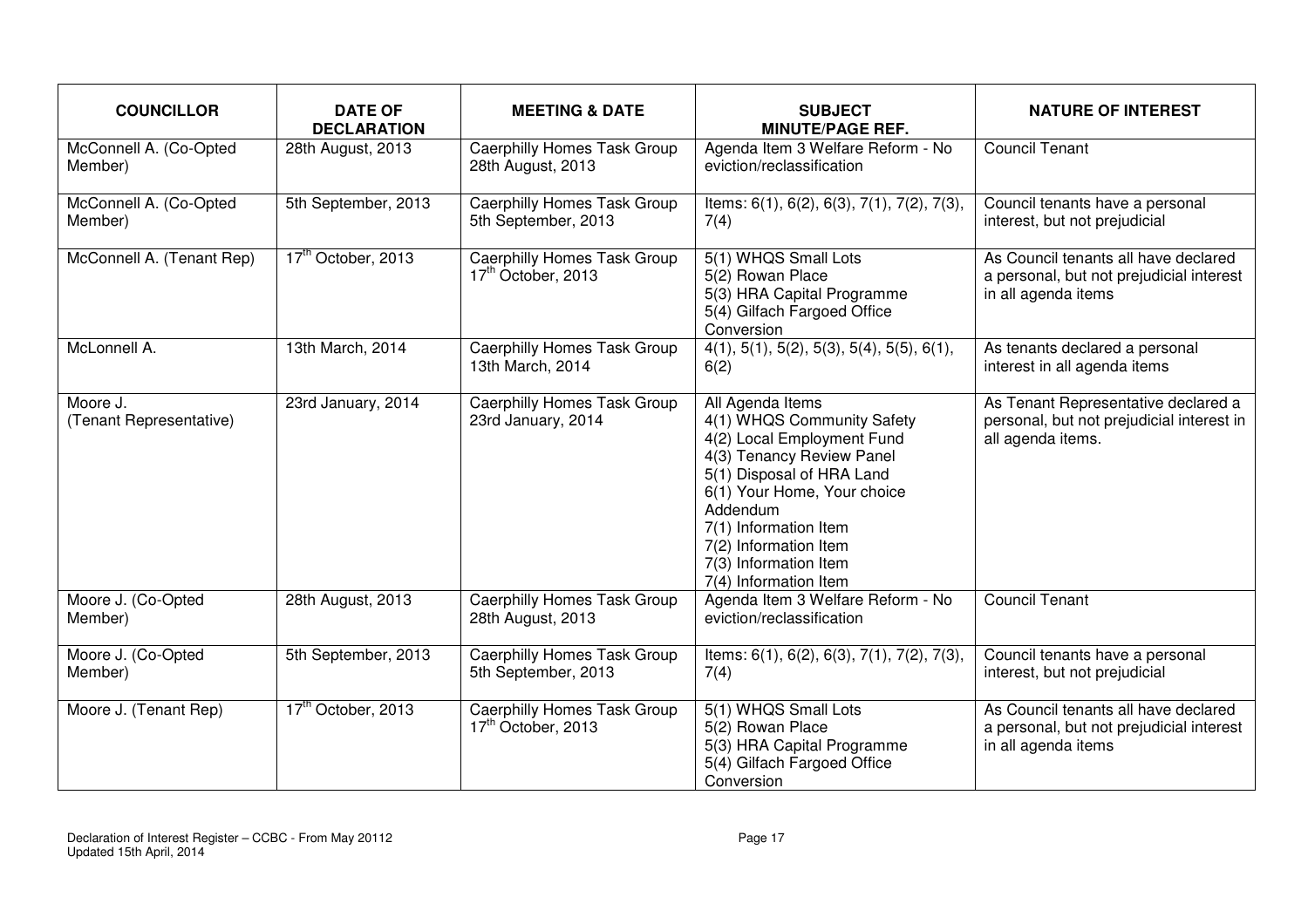| <b>COUNCILLOR</b>                   | <b>DATE OF</b><br><b>DECLARATION</b> | <b>MEETING &amp; DATE</b>                                                 | <b>SUBJECT</b><br><b>MINUTE/PAGE REF.</b>                                                                        | <b>NATURE OF INTEREST</b>                                                                                                                                                                        |
|-------------------------------------|--------------------------------------|---------------------------------------------------------------------------|------------------------------------------------------------------------------------------------------------------|--------------------------------------------------------------------------------------------------------------------------------------------------------------------------------------------------|
| Moore J. (Tenant<br>Representative) | 13th March, 2014                     | <b>Caerphilly Homes Task Group</b><br>13th March, 2014                    | $4(1), 5(1), 5(2), 5(3), 5(4), 5(5), 6(1),$<br>6(2)                                                              | As tenants declared a personal<br>interest in all agenda items                                                                                                                                   |
| Oliver G.                           | 9th July, 2013                       | <b>Education Scrutiny</b><br>9th July, 2013                               | 7(3) Secondary rationalisation - (not<br>governor at one of the three schools,<br>so remained in room and voted) | <b>School Governor</b>                                                                                                                                                                           |
| Passmore R.                         | 29th January, 2014                   | Cabinet<br>29th January, 2014                                             | Item 3(1) - Budget proposals                                                                                     | Personal for all. All have relatives<br>who may be affected by the<br>proposals.                                                                                                                 |
| Passmore R.                         | 26th February, 2014                  | <b>Special Council</b><br>26th February, 2014                             | Budget Proposals 2014/15 & Medium<br>Term Financial Strategy 2014/2017                                           | Declared an interest as having<br>relatives/friends employed by the<br>Council who may be affected by the<br>savings proposals                                                                   |
| Poole D.V.                          | 2nd July, 2013                       | Cabinet<br>2nd July, 2012                                                 | 4(1) Former Pengam Boys and Girls<br>Club                                                                        | Has held discussions with officers<br>and representatives of Fleur De Lys<br><b>Boxing Club</b>                                                                                                  |
| Poole D.V.                          | 13 <sup>th</sup> November, 2013      | Cabinet<br>13 <sup>th</sup> November, 2013                                | 4(i) Nelson Boys & Girls Club - NOM                                                                              | Partner is a member of Nelson<br>Development Trust (left meeting)                                                                                                                                |
| Poole D.V.                          | 13 <sup>th</sup> November, 2013      | Cabinet<br>13 <sup>th</sup> November, 2013                                | 4(4) Management arrangements -<br>theatre & arts - Blackwood Miners<br>Institute                                 | Acquaintance with one of the<br>caretakers (abstained from vote)                                                                                                                                 |
| Poole D.V.                          | 29th January, 2014                   | Cabinet<br>29th January, 2014                                             | Item 3(1) - Budget proposals                                                                                     | Personal for all. All have relatives<br>who may be affected by the<br>proposals.                                                                                                                 |
| Poole D.V.                          | 26th February, 2014                  | <b>Special Council</b><br>26th February, 2014                             | Budget Proposals 2014/15 & Medium<br>Term Financial Strategy 2014/2017                                           | Declared an interest as it relates to<br>the budget, as having family<br>members affected by the casual car<br>user allowance                                                                    |
| Poole D.V.                          | 26th February, 2014                  | <b>Special Council</b><br>26th February, 2014                             | Budget Proposals 2014/15 & Medium<br>Term Financial Strategy 2014/2017                                           | Declared an interest as having<br>relatives/friends employed by the<br>Council who may be affected by the<br>savings proposals                                                                   |
| Prew M.                             | 17 <sup>th</sup> September, 2013     | <b>Regeneration &amp; Environment</b><br>17 <sup>th</sup> September, 2013 | N/A - future Cabinet report progress<br>on Ystrad Mynach Centre of Sporting<br>Excellence                        | Councillor Prew queried whether he<br>was advised to declare an interest in<br>a forthcoming Cabinet report and was<br>advised that he did not need to<br>declare it as it was not on the agenda |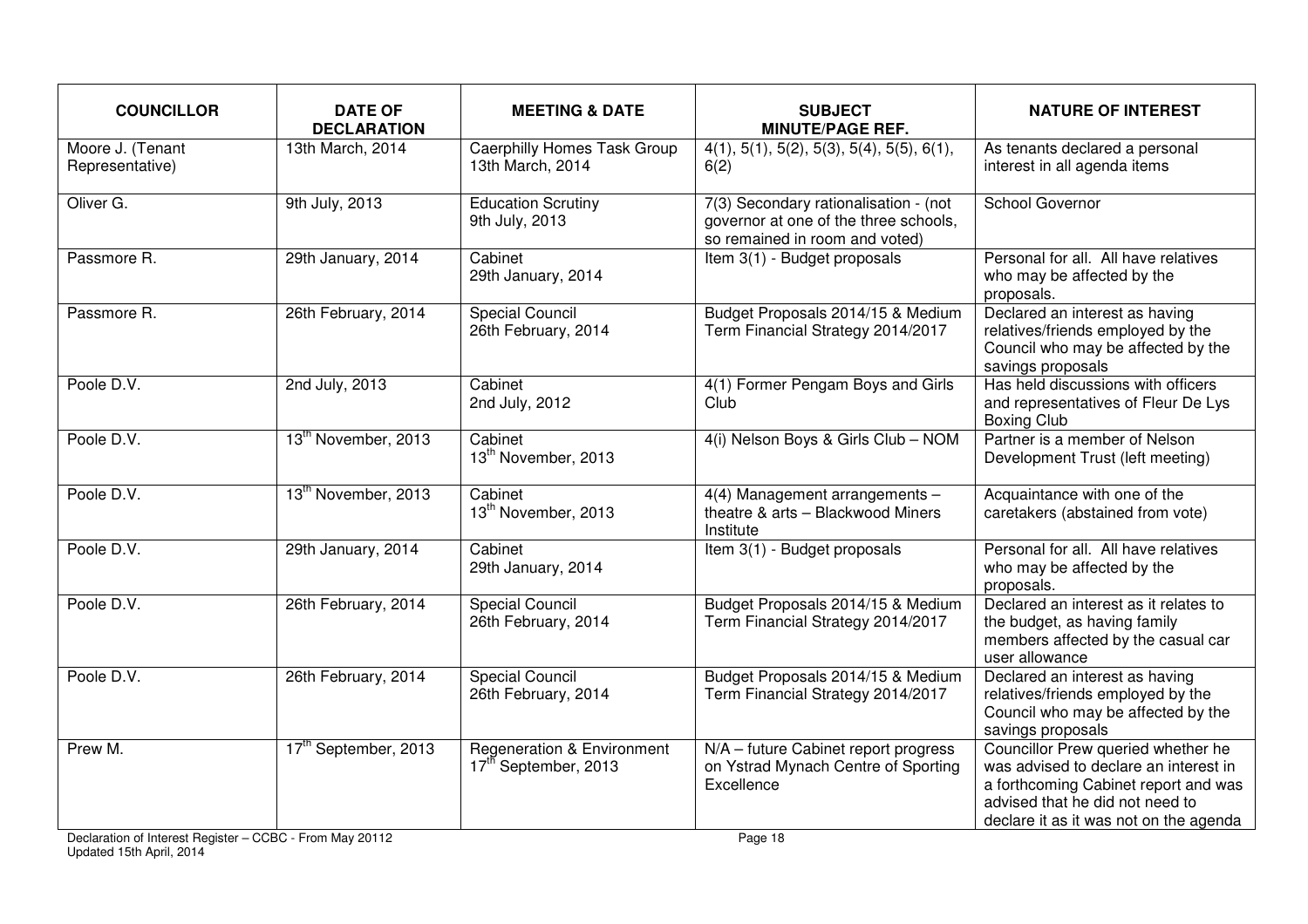| <b>COUNCILLOR</b> | <b>DATE OF</b><br><b>DECLARATION</b> | <b>MEETING &amp; DATE</b>                                                  | <b>SUBJECT</b><br><b>MINUTE/PAGE REF.</b>                              | <b>NATURE OF INTEREST</b>                                                                                                       |
|-------------------|--------------------------------------|----------------------------------------------------------------------------|------------------------------------------------------------------------|---------------------------------------------------------------------------------------------------------------------------------|
|                   |                                      |                                                                            |                                                                        | and that he should declare it at the<br>relevant meeting                                                                        |
| Prew M.           | 19th November, 2013                  | Council<br>19th November, 2013                                             | Amendments to Council's Standing<br><b>Orders for Contracts</b>        | As being employed by a company<br>who may tender                                                                                |
| Prew M.           | 10th December, 2013                  | <b>Regeneration &amp; Environment</b><br>10th December, 2013               | 5(1) Cabinet Report                                                    | Advised as item was not brought<br>forward - he was not required to<br>declare an interest                                      |
| Prew M.J.         | 11th July, 2013                      | Grants to the Voluntary Sector<br>Panel<br>11th July, 2013                 | Friends of Navigation (13/P003)                                        | Knows the Chair (Vera Jenkins)                                                                                                  |
| Prew M.J.         | 8 <sup>th</sup> October, 2013        | Council (at beginning of<br>meeting)<br>18 <sup>th</sup> October, 2013     | 10 - exempt item - equal pay                                           | Family member employed by the<br>Council, may be affected. Personal<br>and prejudicial. Left the meeting.                       |
| Prew M.J.         | 10 <sup>th</sup> October, 2013       | <b>Planning Site Visit</b><br>10 <sup>th</sup> October, 2013               | 12/0860/RM                                                             | Applicant is known to them, they are<br>Members of Caerphilly RFC                                                               |
| Prew M.J.         | 30 <sup>th</sup> October, 2013       | <b>Planning Committee</b><br>30 <sup>th</sup> October, 2013                | 12/0860/RM                                                             | Applicant is known to him                                                                                                       |
| Prew M.J.         | 26th February, 2014                  | <b>Special Council</b><br>26th February, 2014                              | Budget Proposals 2014/15 & Medium<br>Term Financial Strategy 2014/2017 | Declared an interest as it relates to<br>the budget, as having family<br>members affected by the casual car<br>user allowance   |
| Prew M.J.         | 26th February, 2014                  | <b>Special Council</b><br>26th February, 2014                              | Budget Proposals 2014/15 & Medium<br>Term Financial Strategy 2014/2017 | Declared an interest as having<br>relatives/friends employed by the<br>Council who may be affected by the<br>savings proposals  |
| Price D.          | 10th December, 2013                  | <b>Regeneration &amp; Environment</b><br>10th December, 2013               | 7(2) Review Charges Blue Badge<br><b>Holders</b>                       | Is a badge holder. Left during<br>discussion of item.                                                                           |
| Price D.          | 20th January, 2014                   | <b>Special Regeneration</b><br>Environment Committee<br>20th January, 2014 | 4(1) Rob Hartshorn Report -<br><b>Licensing Fees</b>                   | Sits on Licensing Sub-Committee -<br>advised that did not need to declare<br>as tariff fees not within Sub-<br>Committee remit. |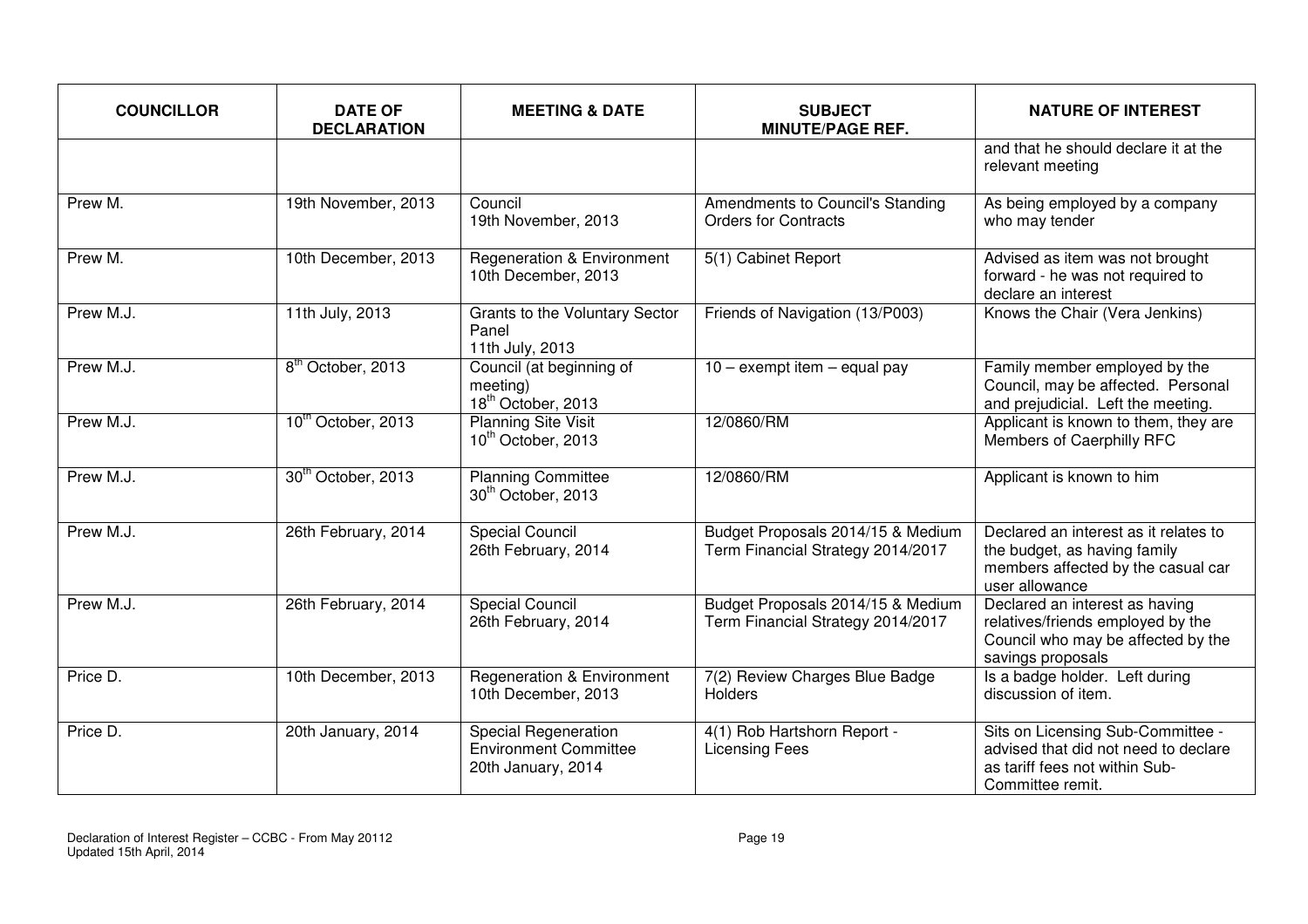| <b>COUNCILLOR</b> | <b>DATE OF</b><br><b>DECLARATION</b> | <b>MEETING &amp; DATE</b>                                                  | <b>SUBJECT</b><br><b>MINUTE/PAGE REF.</b>                                                                        | <b>NATURE OF INTEREST</b>                                                                                                     |
|-------------------|--------------------------------------|----------------------------------------------------------------------------|------------------------------------------------------------------------------------------------------------------|-------------------------------------------------------------------------------------------------------------------------------|
| Price, Mrs D      | 23rd July 2013                       | Council<br>23rd July 2013                                                  | Phase 1 - Secondary Rationalisation                                                                              | Governor of other schools/feeder<br>schools mentioned in the report                                                           |
| Pritchard J.A.    | 11th December, 2013                  | Special HSCWB Scrutiny<br>Committee<br>11th December, 2013                 | 3(1) Provisional Local Government<br>Settlement 2014 Savings Proposals                                           | <b>Trustee CHAD</b>                                                                                                           |
| Pritchard J.A.    | 20th January, 2014                   | Special Regeneration<br><b>Environment Committee</b><br>20th January, 2014 | 4(1) Mark S. Williams Report -<br>Closure of Caerphilly Leisure Centre<br>Cafeteria                              | Service User of the cafeteria                                                                                                 |
| Pritchard J.A.    | 26th February, 2014                  | <b>Special Council</b><br>26th February, 2014                              | Budget Proposals 2014/15 & Medium<br>Term Financial Strategy 2014/2017                                           | Declared a personal interest as a<br>user of the Caerphilly Leisure Centre<br>facilities                                      |
| Rees D.           | 9th July, 2013                       | <b>Education Scrutiny</b><br>9th July, 2013                                | 7(3) Secondary rationalisation - (not<br>governor at one of the three schools,<br>so remained in room and voted) | School Governor                                                                                                               |
| Reynolds K.       | 28th August, 2013                    | <b>Caerphilly Homes Task Group</b><br>28th August, 2013                    | Agenda Item 3, Welfare Reform -<br>Notice of Motion - No eviction and<br>reclassification                        | Nephew is a Council Tenant<br>(personal not prejudicial after advice<br>from Legal)                                           |
| Reynolds K.R.     | 19th November, 2013                  | Council<br>19th November, 2013                                             | Notice of Motion on Bedroom Tax                                                                                  | As housing relations that are affected<br>by proposal (personal only so<br>stayed)                                            |
| Reynolds K.V.     | 16 <sup>th</sup> July, 2013          | Cabinet<br>16 <sup>th</sup> July, 2013                                     | 5(1) Secondary School<br>Rationalisation                                                                         | Grandson attends Oakdale<br>Secondary School. Step grandson<br>attends Blackwood Secondary School                             |
| Reynolds K.V.     | 2 <sup>nd</sup> October, 2013        | Cabinet<br>2 <sup>nd</sup> October, 2013                                   | 4(4) - Aberbargoed Primary School                                                                                | Lives opposite the school site                                                                                                |
| Reynolds K.V.     | 8 <sup>th</sup> October, 2013        | Council<br>18 <sup>th</sup> October, 2013                                  | 7(1) Notice of Motion Bedroom Tax                                                                                | Considered by Cabinet Sub<br>Committee - Housing, personal, not<br>prejudicial, so stayed.                                    |
| Reynolds K.V.     | 29th January, 2014                   | Cabinet<br>29th January, 2014                                              | Item 3(1) - Budget proposals                                                                                     | Personal for all. All have relatives<br>who may be affected by the<br>proposals.                                              |
| Reynolds K.V.     | 26th February, 2014                  | <b>Special Council</b><br>26th February, 2014                              | Budget Proposals 2014/15 & Medium<br>Term Financial Strategy 2014/2017                                           | Declared an interest as it relates to<br>the budget, as having family<br>members affected by the casual car<br>user allowance |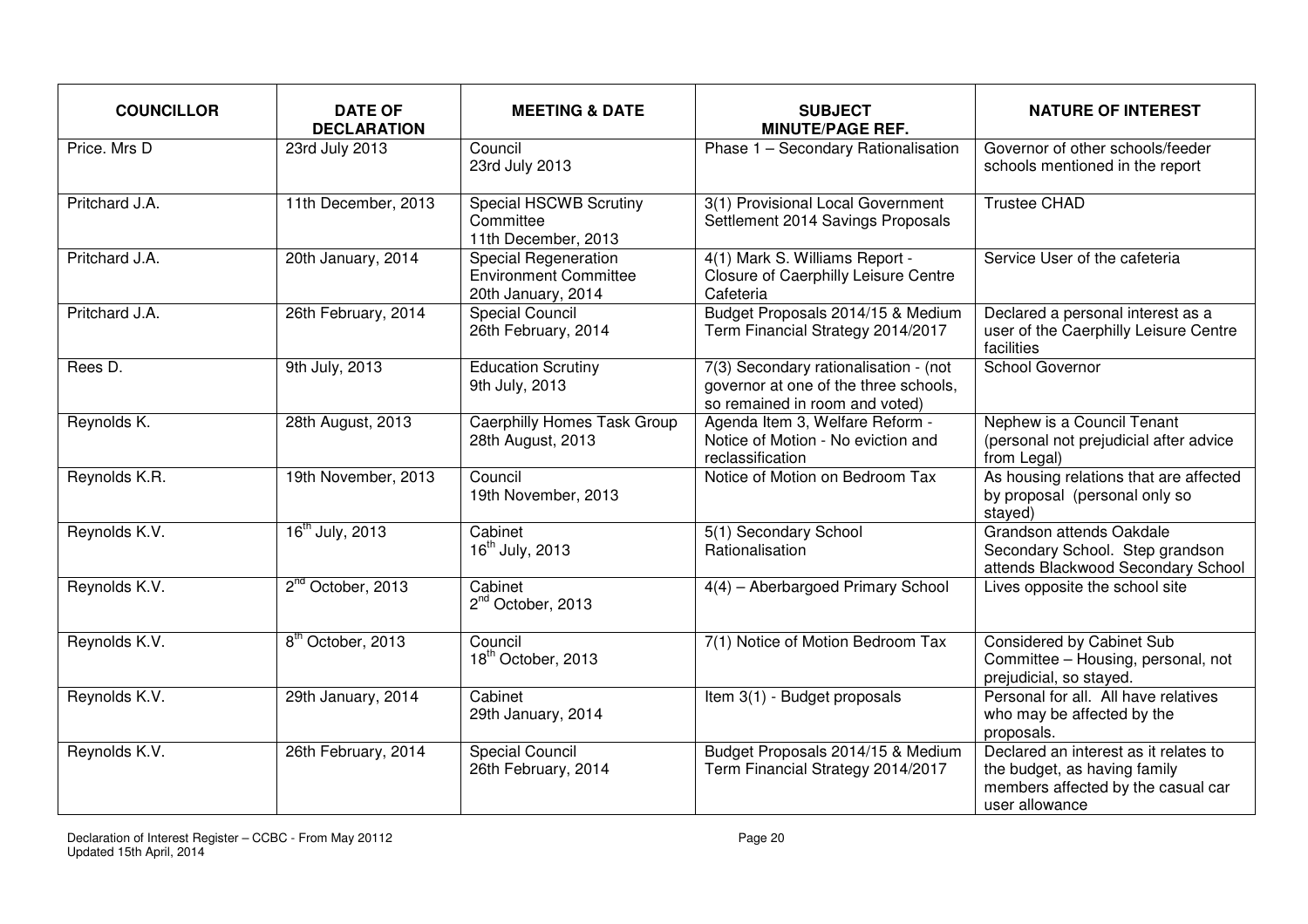| <b>COUNCILLOR</b> | <b>DATE OF</b><br><b>DECLARATION</b> | <b>MEETING &amp; DATE</b>                                         | <b>SUBJECT</b><br><b>MINUTE/PAGE REF.</b>                                                                        | <b>NATURE OF INTEREST</b>                                                                                                          |
|-------------------|--------------------------------------|-------------------------------------------------------------------|------------------------------------------------------------------------------------------------------------------|------------------------------------------------------------------------------------------------------------------------------------|
| Reynolds. K. V    | 23rd July 2013                       | Council<br>23rd July 2013                                         | Phase 1 - Secondary Rationalisation                                                                              | Have family in schools directly<br>affected by the report                                                                          |
| Roberts D.        | 25th November, 2013                  | <b>Grants to Voluntary Sector</b><br>Panel<br>25th November, 2013 | (4) Nelson Cavaliers Football Team                                                                               | Knows members of the team                                                                                                          |
| Roberts J.E.      | 9th July, 2013                       | <b>Education Scrutiny</b><br>9th July, 2013                       | 7(3) Secondary rationalisation - (not<br>governor at one of the three schools,<br>so remained in room and voted) | School Governor                                                                                                                    |
| Roberts J.E.      | 26th February, 2014                  | <b>Special Council</b><br>26th February, 2014                     | Budget Proposals 2014/15 & Medium<br>Term Financial Strategy 2014/2017                                           | Declared a personal interest as being<br>Chairman of the Aber Valley<br>Partnership and Members of the<br>Partnership respectively |
| Saralis R.        | 9th July, 2013                       | <b>Education Scrutiny</b><br>9th July, 2013                       | 7(3) secondary rationalisation                                                                                   | School Governor at one of the<br>schools in report, so left room during<br>discussion of this item                                 |
| Summers. Mrs J    | 23rd July 2013                       | Council<br>23rd July 2013                                         | Phase 1 - Secondary Rationalisation                                                                              | Governor of school directly affected in<br>the report                                                                              |
| Taylor J.         | 10th July, 2013                      | <b>Planning Committee</b><br>10th July, 2013                      | 13/0222/Full<br>1 Pentwyn Isaf                                                                                   | Objector is known to him                                                                                                           |
| Taylor J.         | 4th September, 2013                  | <b>Planning Committee</b><br>4th September, 2013                  | 13/0389/Full, 13/0519/Full                                                                                       | Personal - same group as applicant.<br>Close personal friend and colleague<br>with applicant.                                      |
| Taylor J.         | 25th November, 2013                  | Planning                                                          | 5(b)                                                                                                             | Owner of the land for the application<br>site is known to him                                                                      |
| Taylor J.         | 26th February, 2014                  | <b>Special Council</b><br>26th February, 2014                     | Budget Proposals 2014/15 & Medium<br>Term Financial Strategy 2014/2017                                           | Declared a personal interest as being<br>Chairman of the Aber Valley<br>Partnership and Members of the<br>Partnership respectively |
| Veater M. (Mrs)   | 11th December, 2013                  | Special HSCWB Scrutiny<br>Committee<br>11th December, 2013        | 3(1) Provisional Local Government<br>Settlement 2014 Savings Proposals                                           | Trustee cancer careline                                                                                                            |